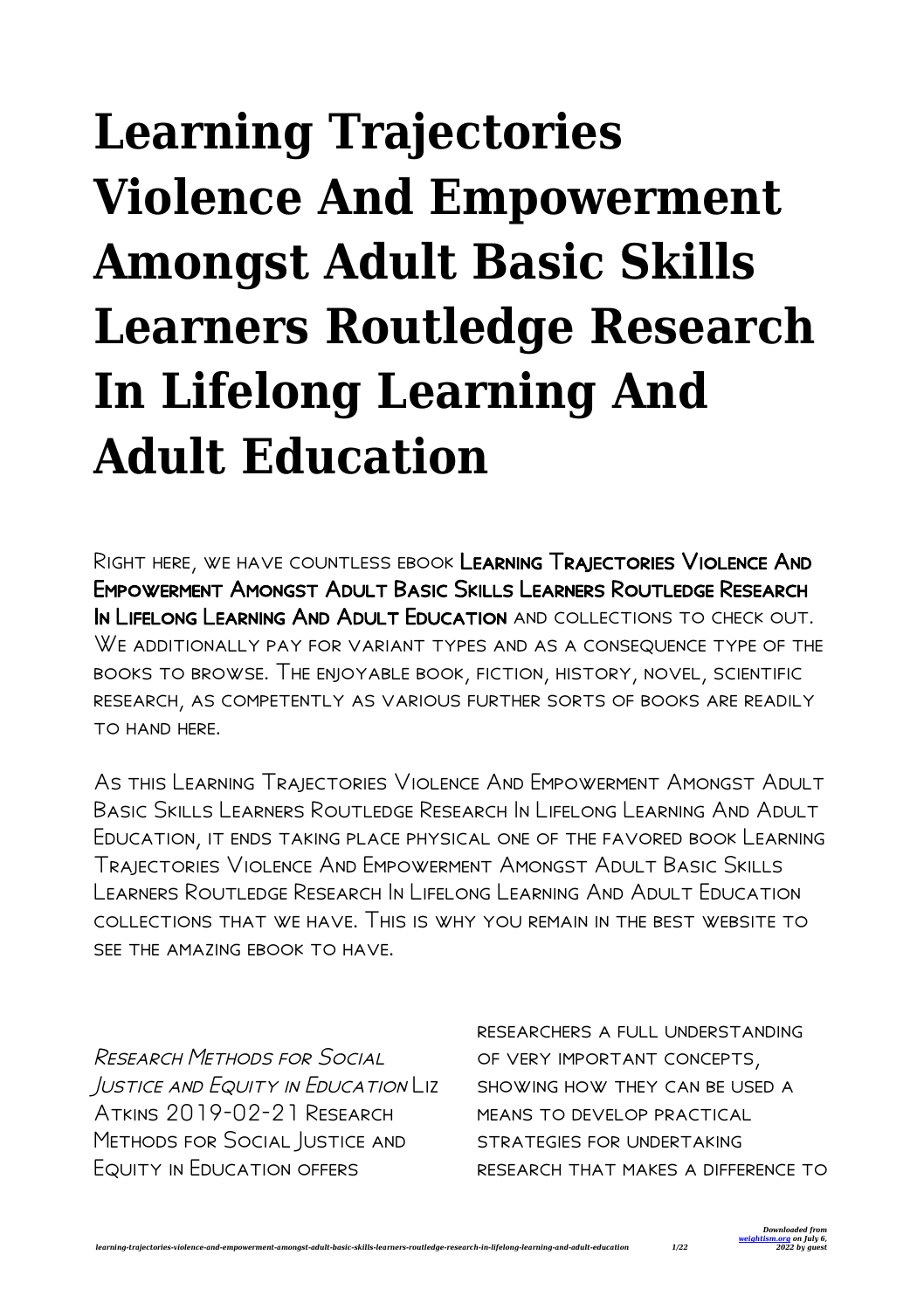the lives of marginalised and disadvantaged learners. It explores different conceptualisations of social justice and equity, and leads the reader through a discussion of WHAT THEIR IMPLICATIONS ARE FOR undertaking educational research that is both moral and ethical and how it can be enacted in the context of their chosen research method and a variety of others, both well-known and more innovative. The authors draw on real, practical examples from a range of educational contexts, including early childhood, special and inclusive education and adult education, and cultures located in both western and developing nations in order to exemplify how researchers can use methods which contribute to the creation of more equitable education systems. In this way, the authors provide a global perspective of the contrasting and creative ways in WHICH RESEARCHERS REFLECT ON AND integrate principles of social justice in their methods and their methodological decision making. It encourages the reader to think critically about their own research by asking key questions, such as: what contribution can research for equity and social justice make to new and emerging methods and methodologies? And how can researchers implement socially just research methods

from a position of power? This book concludes by proposing a range of methods and methodologies which researchers can use to challenge inequality and work towards social justice, offering a springboard from which they can further their own studies. Beyond Economic Interests Keiko Yasukawa 2016-02-10 Over the LAST TWO DECADES, AN INCREASINGLY economistic discourse has dominated discussions about adult literacy and numeracy. This book provides critiques of, and alternative narratives to the dominant discourse. Authors provide tools and methodologies of critique, including ways of seeing how policies in the countries of focus come to be captured almost completely by the interests of business and industry, as well as how to critically interpret the data that policy makers use to justify their priorities. But adult literacy and numeracy practitioners and learners find spaces and places to pursue learning that matters for THE LIVED EXPERIENCES OF ADULTS AND their communities. Beyond Economic INTERESTS PRESENTS THE STRUGGLES and achievements of practitioners and learners that lead the readers of the book to critically appreciate that a counter narrative to the purely economistic discourse of adult literacy and numeracy is much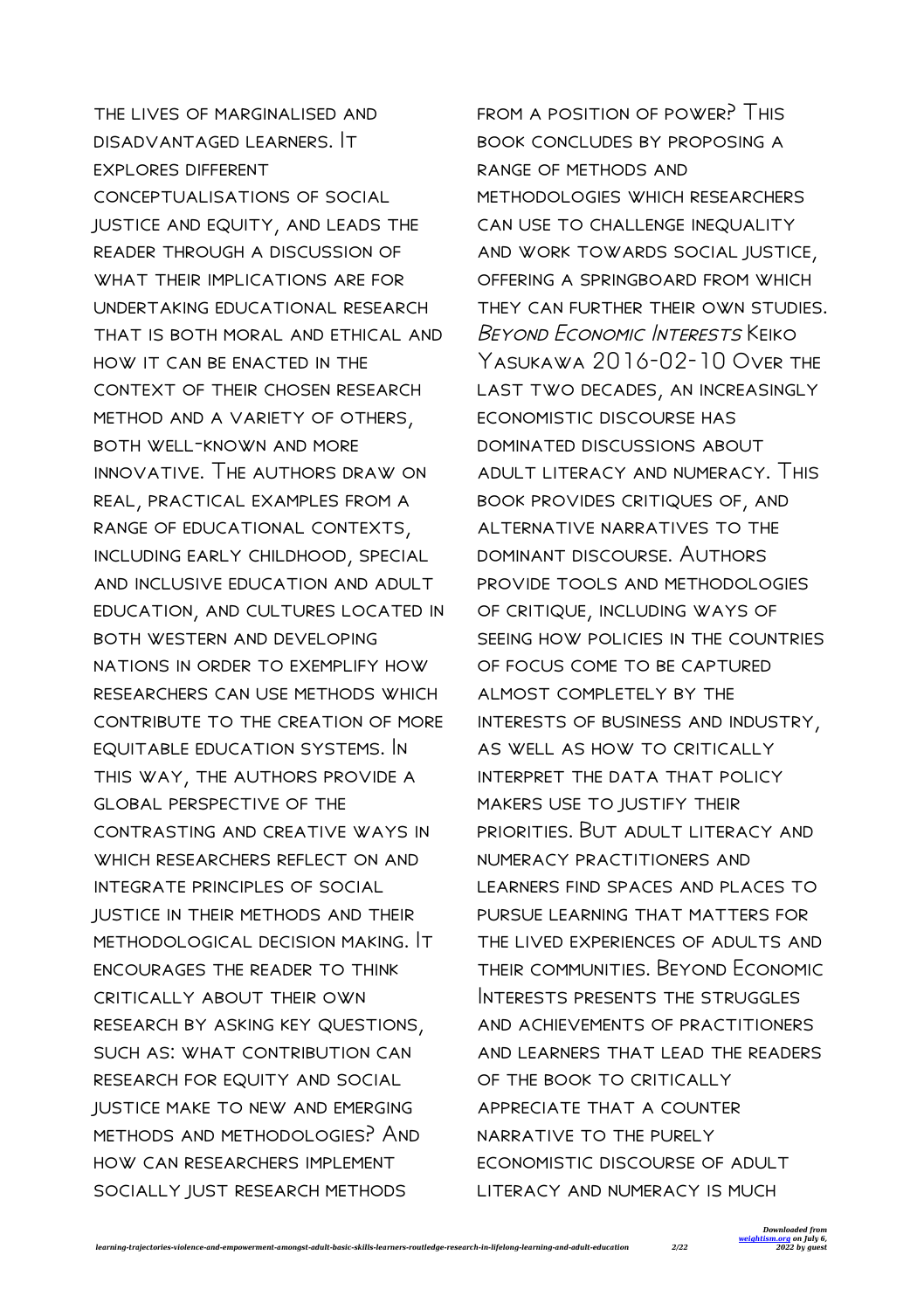needed, and possible.

ADULT LITERACY POLICY AND PRACTICE VICKY DUCKWORTH 2015-09-17 This book explores the gradual evolution of Adult literacy policy from the 1970s using philosophical, sociological and economic frames of reference from a range of perspectives to highlight how priorities have changed. It also offers an alternative curriculum; a transformative model that presents a more socially just different value position.

Perspectives on Access to Higher Education Samantha Broadhead 2019-05-15 THIS BOOK BRINGS together researchers and practitioners to critically reflect upon the current diversity of Access to Higher Education programmes and their different perspectives on widening participation and access education.

Learning Trajectories, Violence and Empowerment amongst Adult Basic Skills Learners Vicky Duckworth 2013-11-20 Learning Trajectories, Violence and Empowerment amongst Adult Basic Skills Learners offers deep insights into the lives of marginalised communities and the link between learning, literacy and violence, not previously carried out indepth in a small scale study. It breaks the negative stereo-types of adults who struggle to read

and write, who are often labelled and stigmatised by dominant discourses, and in doing so exposes why and how Basic Skills Learners often find themselves in marginal positions. The structural inequalities many face from childhood to adulthood across the private and public domains of their lives are revealed and probed, thus challenging neo-liberalism claims of an apparently egalitarian social field. The learners' narratives expose the contradiction, complexities and ambivalences they experience in their daily lives, and how they try to make sense of them from their structural positioning as basic skills learners in a society based on inequality of opportunity and choice. Applying a feminist, qualitative, longitudinal, ethnographic and participatory approach, the book offers a critical perspective, drawing on Bourdieu's work as the theoretical framework, as well as using a range of feminist, sociologists of education, literature on the ethics of care and critical literacy pedagogy, including the New Literacy Studies. The author's personal position as an 'insider' with 'insider knowledge' of marginalised communities is also WOVEN THROUGHOUT THE CHAPTERS and offers insights into the struggles, conformity and resistance faced by the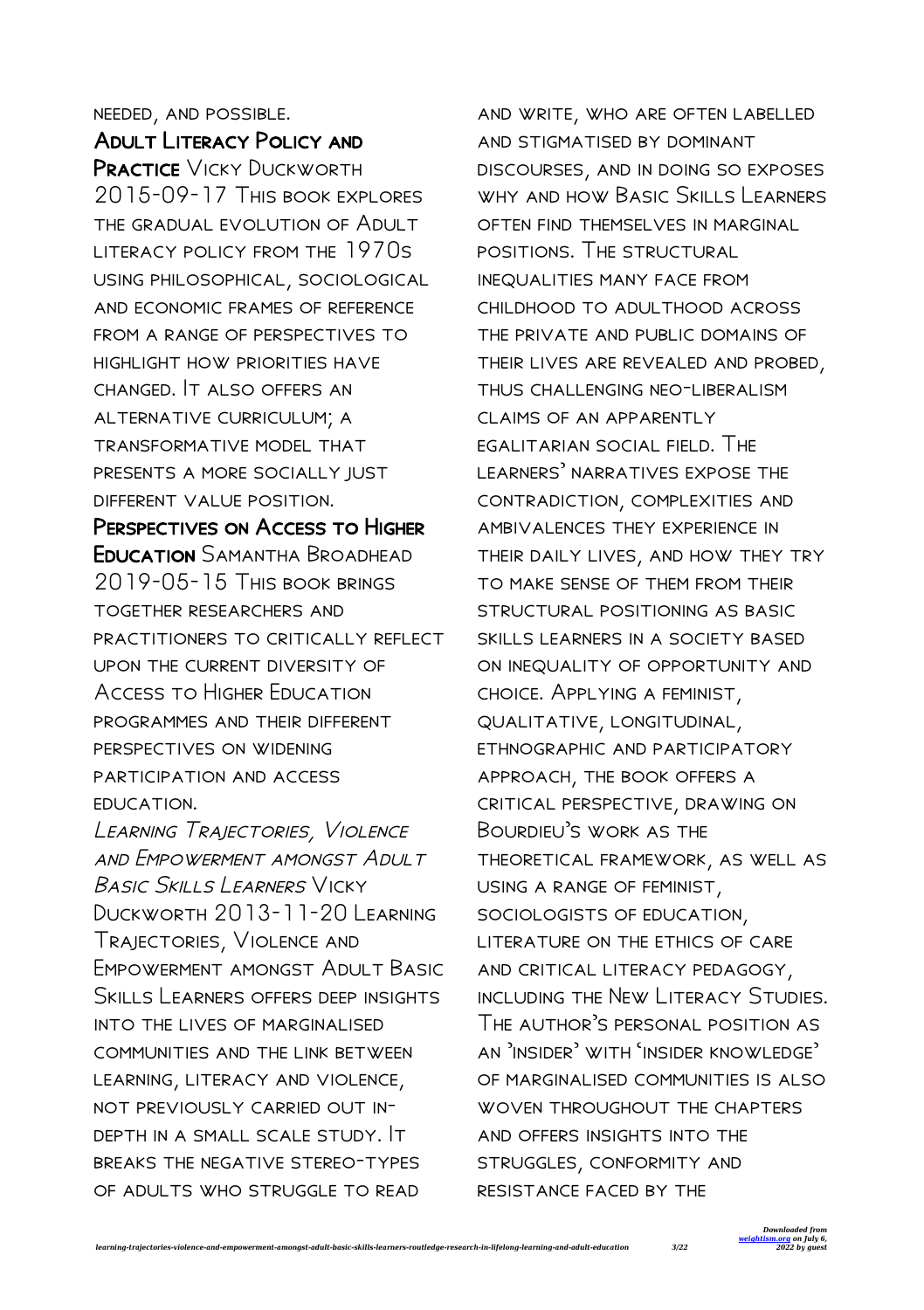participants in the study. The book CONTRIBUTES TO THE DEBATE ON THE impact of violence on learning and its link to class, gender and basic skills as well opening up a discussion on the power of a critical curriculum to empower people across the domains of their lives. It will be valuable reading for trainee teachers, teachers, education and sociology students, postgraduate students, as well as literacy specialists, researchers, academics, policy makers and managers of public services.

LANDSCAPES OF SPECIFIC LITERACIES IN CONTEMPORARY SOCIETY VICKY Duckworth 2014-11-27 This volume makes a timely contribution to our understanding of literacy as a multi-faceted, complexly situated activity. Each chapter provides the reader with a fresh perspective into a different site for literate behaviour, approaches, design and relationships, and offers an exploration into the use of literacy theories to inform policy and practice, particularly in regard to curriculum. Bringing together international experts in the field, the contributing authors represent a wide variety of theoretical and research perspectives which cover literacy in various forms, including: • transformative literacy • survey LITERACY • ACADEMIC LITERACIES •

*learning-trajectories-violence-and-empowerment-amongst-adult-basic-skills-learners-routledge-research-in-lifelong-learning-and-adult-education 4/22*

workplace • digital literacy. Landscapes of Specific Literacies in Contemporary Society suggests that literacy curriculum needs to evolve from its current perspective if it is to cater for the demands of the 21st century contemporary globalised society. The book will be of key interest to researchers and academics in the fields of education, curriculum studies and the sociology of education, as well as to policy makers and literacy specialists. **MENTORING IN HIGHER EDUCATION** CLARE WOOLHOUSE 2020-09-07 THIS ROOK EXPLORES THE ROLE AND importance of mentoring as a form of collaborative learning in higher education. While mentoring has

information literacy in the

become increasingly popular, the definition itself can remain broad and potentially nebulous, and could be applied to a variety of endeavours. The chapters engage WITH CASE STUDIES AND EMPIRICAL research from across the globe that respond to concerns raised WITHIN A RANGE OF CROSSdisciplinary fields, providing important clarity as to the role of mentoring within higher education. Offering clarity and precision as well as robust qualitative data, this book will be of interest and value to scholars of mentoring in higher education as well as those ENGAGED IN MENTORING THEMSELVES.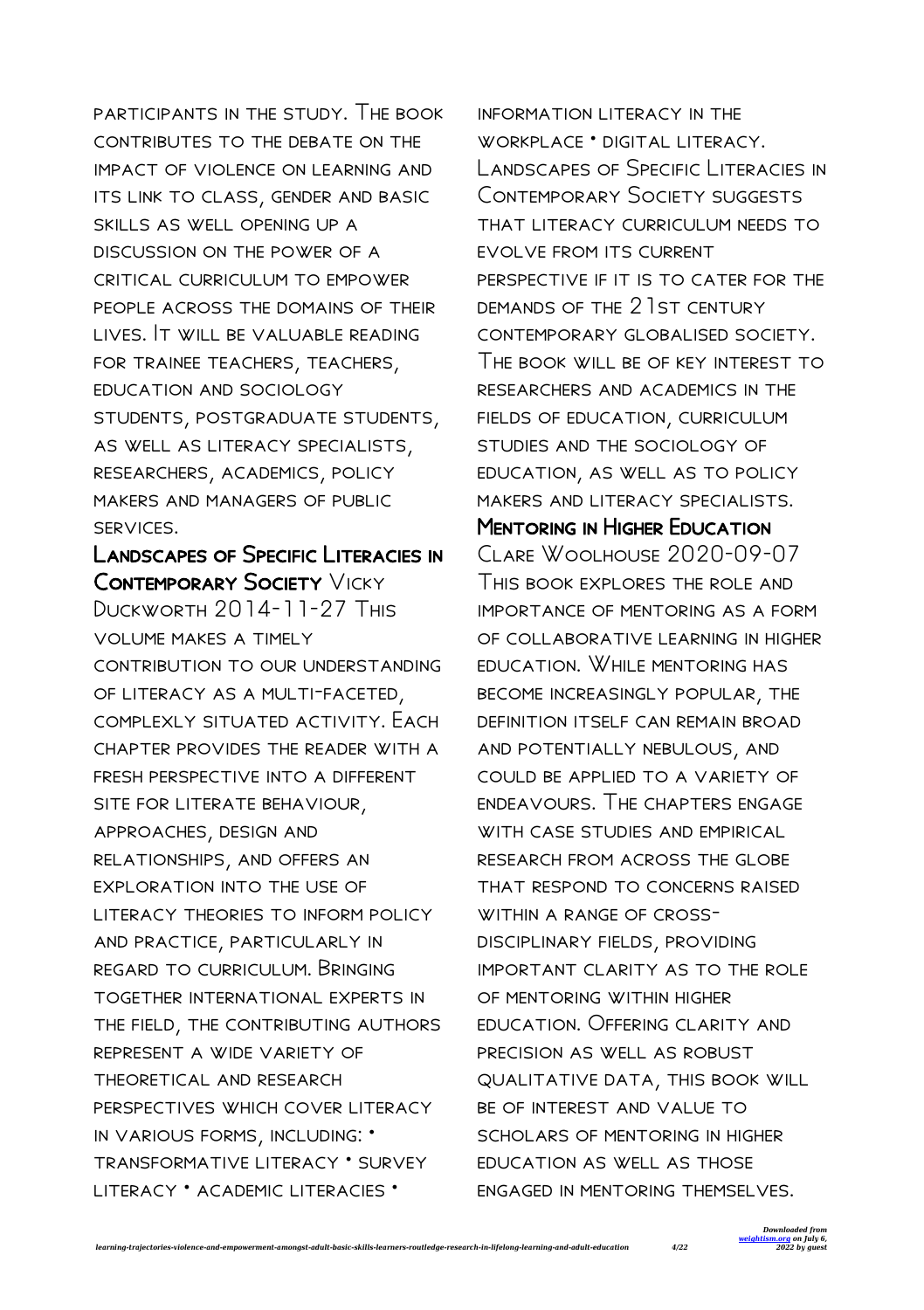#### How Non-Permanent Workers **LEARN AND DEVELOP HELEN BOUND**

2018-07-11 How Non-Permanent Workers Learn and Develop is an empirically based exploration of the challenges and opportunities non-permanent workers face in accessing quality work, learning, developing occupational identities and striving for sustainable working lives. Based on a study of 100 non-permanent workers in SINGAPORE, IT OFFERS A MODEL TO guide thinking about workers' learning and development in terms of an 'integrated practice' of craft, entrepreneurial and personal learning-to-learn skills. The book considers how strategies FOR CONTINUING EDUCATION AND training can better fit with the realities of non-permanent work. THROUGH ITS USE OF CASE STUDIES, the book exams the significance of non-permanent work and its rise as a global phenomenon. It considers THE REALITY OF REING A NONpermanent worker and reactions to learning opportunities for these individuals. The book draws these aspects together to present a conceptual frame of 'integrated practices', challenging educational institutions and training providers to design and deliver learning and the enacted curriculum not as separate pieces of a puzzle, but as an integrated WHOLE. WITH CONCLUSIONS THAT have wider salience for public

policy responses to the rise of non-permanent work, this book WILL BE OF GREAT INTEREST TO academics and researchers in the FIELDS OF ADULT EDUCATION. educational policy and lifelong learning.

Preventing Violence Against WOMEN AND CHILDREN INSTITUTE OF Medicine 2011-09-12 Violence against women and children is a serious public health concern, with costs at multiple levels of society. Although violence is a threat to everyone, women and children are particularly SUSCEPTIBLE TO VICTIMIZATION because they often have fewer rights or lack appropriate means of protection. In some societies certain types of violence are deemed socially or legally acceptable, thereby contributing further to the risk to women and children. In the past decade research has documented the growing magnitude of such violence, but gaps in the data still remain. Victims of violence of any type fear stigmatization or SOCIETAL CONDEMNATION AND THUS often hesitate to report crimes. The issue is compounded by the fact that for women and children the perpetrators are often people they know and because some countries lack laws or regulations protecting victims. SOME OF THE DATA THAT HAVE BEEN collected suggest that rates of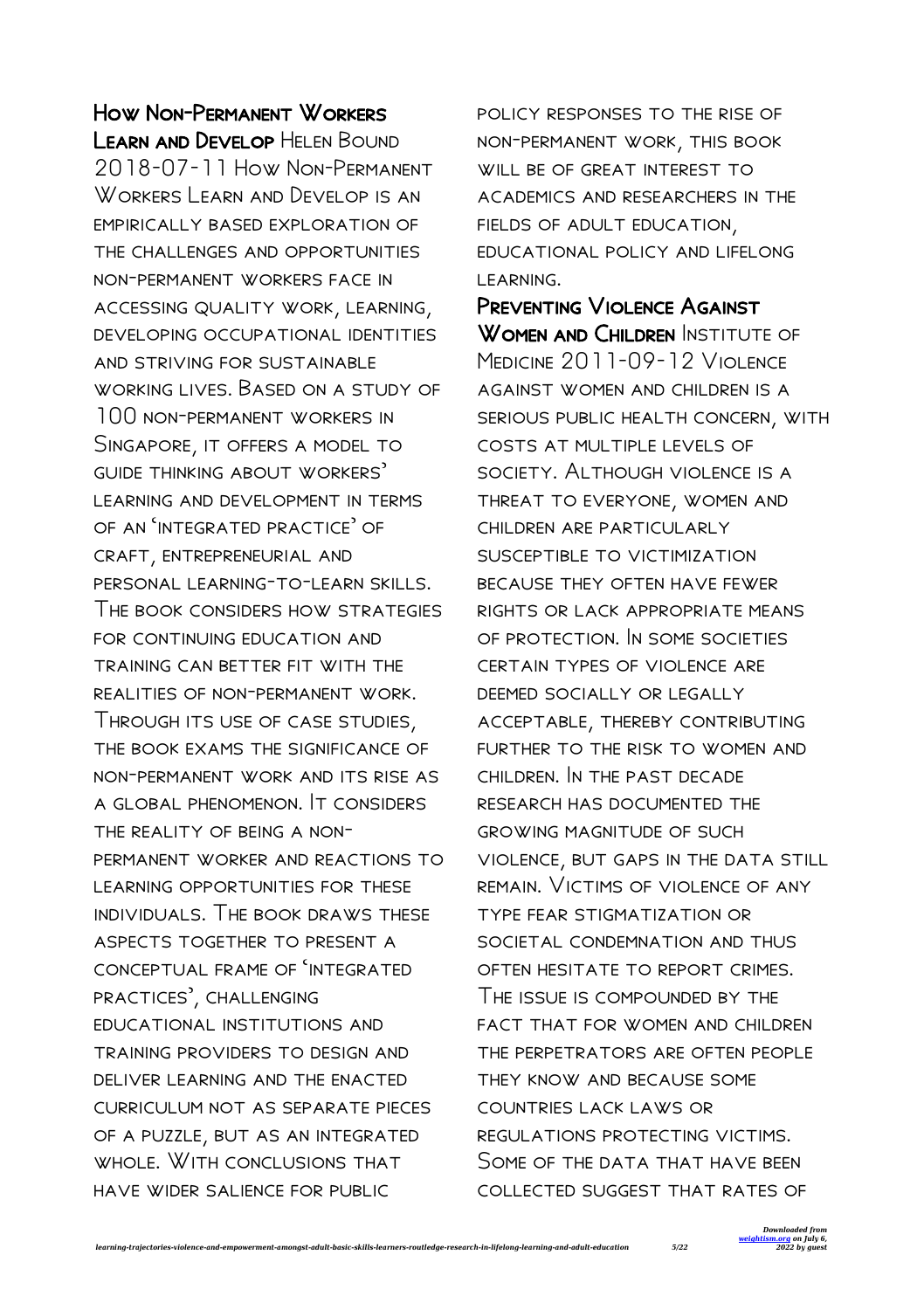violence against women range from 15 to 71 percent in some countries and that rates of violence against children top 80 percent. These DATA DEMONSTRATE THAT VIOLENCE poses a high burden on global health and that violence against WOMEN AND CHILDREN IS COMMON AND universal. Preventing Violence AGAINST WOMEN AND CHILDREN focuses on these elements of the cycle as they relate to interrupting this transmission of violence. Intervention strategies include preventing violence before it starts as well as preventing recurrence, preventing adverse effects (such as trauma or the consequences of trauma), and preventing the spread of violence to the next generation or social level. Successful strategies consider the context of the violence, such as family, school, community, national, or regional settings, in order to determine the best programs.

Continuity and Discontinuity in Learning Careers Barbara Merrill 2018-08-23 Continuity and DISCONTINUITY IN EARNING CAREERS' POTENTIALS FOR A FARNING SPACE IN a Changing World focuses on the continuities and discontinuities of the learning careers and identities of non-traditional adult students in diverse learning contexts. Post Compulsory Teacher Educators: Connecting Professionals Jim Crawley

compulsory teacher education professionals, both in the UK and internationally, to unite around key principles and practices. The professional, educational and funding turbulence experienced by post-compulsory teacher education since 2008 has been significant. Austerity financing and increasing government intervention have provided many new and DIFFICULT CHALLENGES AT THE SAME time evidence is building that the quality of teaching is the most important contributor to the quality of learning and achievement, and teacher education is demonstrably one of the most important influences on that teaching quality. The mainly workplace-based partnership model of teacher education used in the post-compulsory education (PCE) sector resonates well with a number of key current developments in the UK and broader field of teacher education. PCE teacher educators are particularly well placed to tell their story and SHARE THEIR VISION OF A BETTER future for teachers through their own experiences, values and principles. Written by a range of post-compulsory teacher educators, the text therefore is an informed and passionate argument for: improving the professional recognition of teacher education

2016-10-10 This book provides a

call to action for post-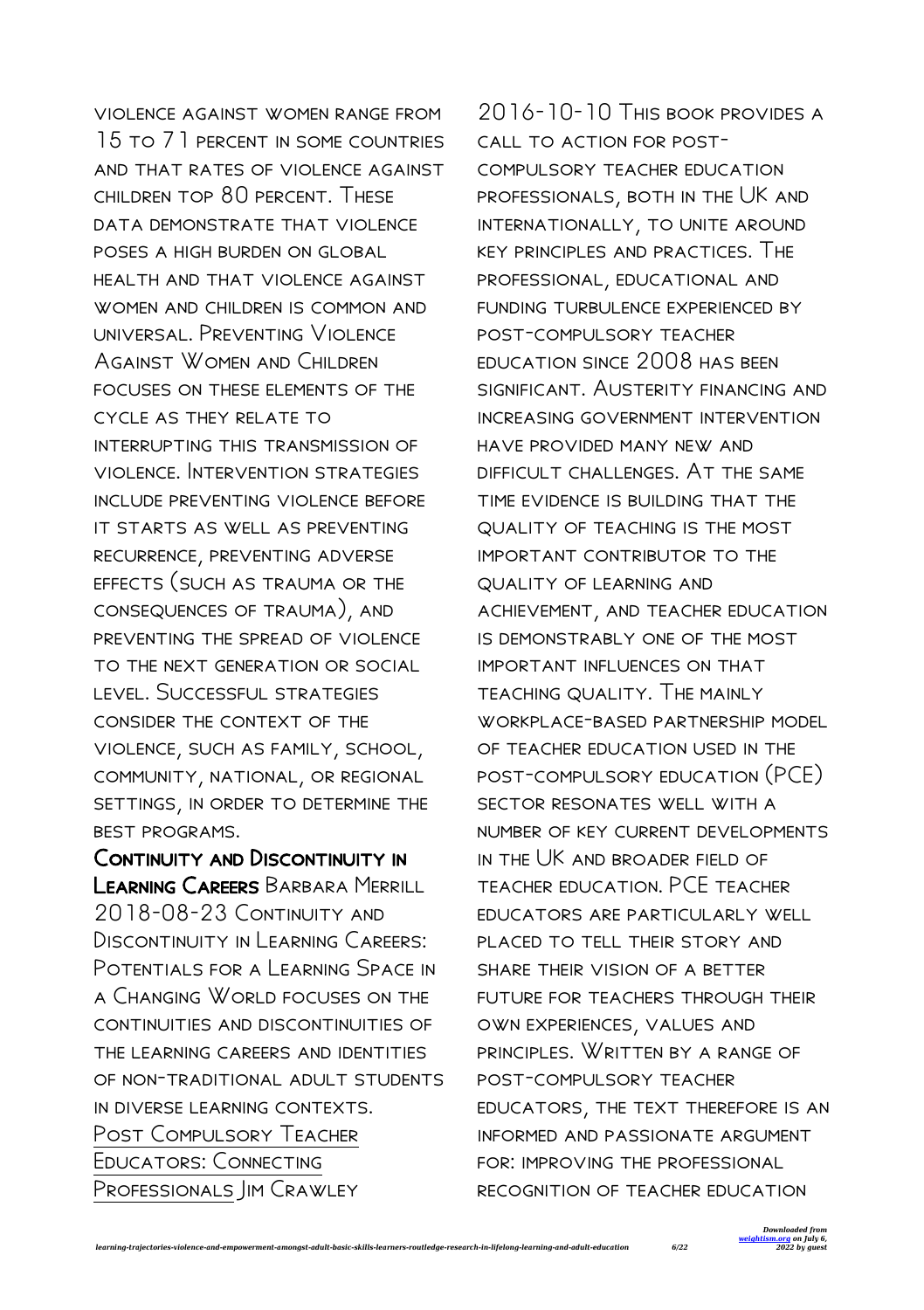and teacher educators; demonstrating how teacher education already connects teaching professionals into an engaged and collaborative professional community; providing strategies to enact this vision through connected, democratic professionalism. This title is part of the successful Critical Guides for Teacher Educators series edited by Ian Menter.

Vocational Education of Female Entrepreneurs in China Mary Ann Maslak 2014-10-17 This book examines the ways in which formal and non-formal education can contribute to women's successful design, development and operation of small businesses in rural settings. Calling on varied, pertinent social theories, the book examines profitable businesses operated by Dongxiang Muslim women in the southern Gansu province of northwestern China. The author explains the multifaceted formula for women's challenges and successes in their business endeavours and goal for FINANCIAL SECURITY **IT ARGUES THAT** informal learning is the most important type of education to employ knowledge and skills to earn a living in general, and design and operate small businesses by WOMEN IN RURAL AREAS IN PARTICULAR. The book concludes with an original, timely and necessary model for education that could be

utilized by the women in this work; one that positions informal education as the primary conduit for successful entrepreneurial work and combines elements of both formal and non-formal educational principles and practices, thus offering support for the successful operation of women's businesses.

Practical Wisdom and Democratic Education Samantha Broadhead 2018-02-20 This book explores the development of practical wisdom, or phronesis, within the stories of four mature students studying for degrees in art and design. Through an analysis informed by the ideas of Basil Bernstein and Aristotle, the authors propose that phronesis – or the ability to deliberate well – SHOULD BE AN INTRINSIC PART OF A democratic education. As a number of vocational and academic disciplines require deliberation and the ability to draw on knowledge, character and experience, it is essential that no student feels their experience puts them at a disadvantage. The authors argue THAT DEMOCRATIC EDUCATION SHOULD allow each participant to feel enhanced, included and able to participate in order to create a constructive and reciprocal dialogue. This work will be of value to students and scholars interested in democratic education, the experiences of non-traditional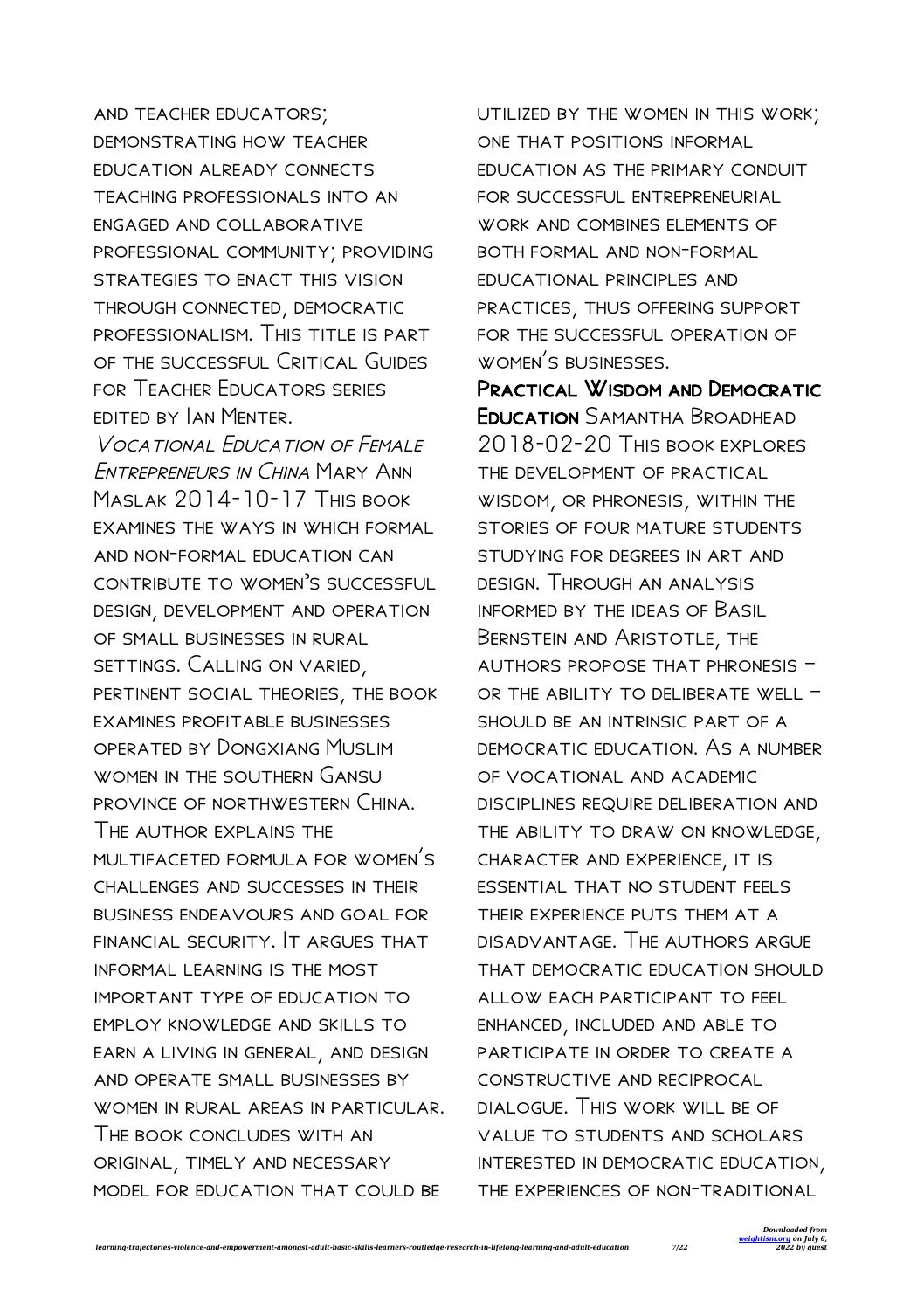students, and the sociology of education.

## Gendering the First-in-Family EXPERIENCE GARTH STAHL

2022-02-04 Despite efforts to widen participation, first-in-family students, as an equity group, remain severely under-represented in higher education internationally. This book explores and analyses the gendered and classed subjectivities of 48 Australian students in the First-in-Family Project serving as a fresh perspective to the study of youth in transition. Drawing on liminality to provide theoretical insight, the authors focus on how they engage in multiple overlapping and mutually informing transitions into and from higher education, the family, service work, and so forth. WHILE STUDIES OF CLASS disadvantage and widening participation in HE remains robust, there is considerably less work addressing the gendered experiences of first-in-family students. BRITISH EDUCATION INDEX 1999 Teaching with Sociological Imagination in Higher and Further Education Christopher R. MATTHEWS 2018-01-30 THIS BOOK uses research and personal stories from university lecturers to explore pedagogical strategies that illuminate how students' minds can be 'switched on' in order to unlock their extraordinary potential. It presents diverse ways

to create inspiring learning environments, in chapters written by internationally respected experts in the broad field of the social sciences. Each author illustrates how – through their unique teaching philosophies and practices – they seek to enhance students' experiences and promote their critical thinking, learning and development. The respective chapters provide conceptual arguments, personal insights and practical examples from a broad range of classrooms, demonstrating various ways in WHICH STUDENTS<sup>3</sup> SOCIOLOGICAL imagination can be brought to life. As such, the book is both practical and theoretical, and is primarily aimed at educators working in both higher and further education institutions who wish to develop their understanding of classroom pedagogy as well as gain practical ideas for teaching and learning in the social sciences. Teaching and Training Vocational LEARNERS STEVE INGLE 2013-11-01 If you are teaching or training to teach vocational learners across the further education and skills sector or in the workplace, this is your essential guide. Teaching and Training Vocational Learners is a focused text written to support those who are working with vocational learners, taking into account the specific needs of this group. It provides practical advice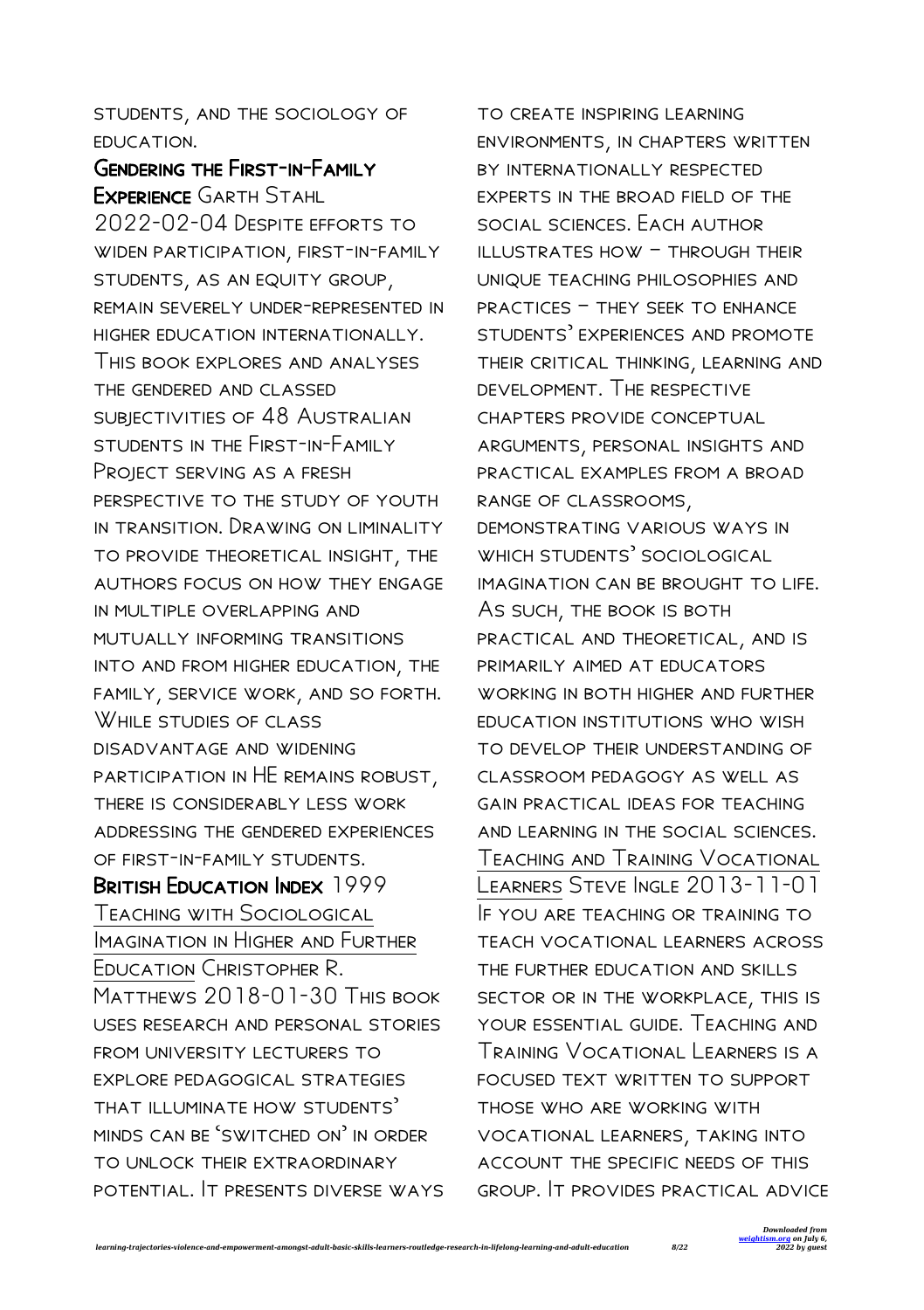and guidance to help you to shape YOUR APPROACH TO TEACHING, learning and assessment. It has comprehensive coverage of the learning you need to prepare you to teach. Throughout, the authors offer a range of exciting and practical examples to help you to expand your 'vocational teaching toolkit'. Included are lesson plans, assessment grids, assignment briefs, ideas to engage employers, help on marking vocational evidence, planning trips and visits and much more. WHAT WORKS IN GIRLS' EDUCATION Gene B Sperling 2015-09-29 Hard-headed evidence on why the returns from investing in girls are SO HIGH THAT NO NATION OR FAMILY can afford not to educate their girls. Gene Sperling, author of the seminal 2004 report published by the Council on Foreign Relations, and Rebecca Winthrop, director of the Center for Universal Education, have written this definitive book on the importance of girls' education. As Malala Yousafzai expresses in her foreword, the idea that any child could be denied an education due to poverty, custom, the law, or terrorist threats is just wrong and unimaginable. More than 1,000 studies have provided evidence that high-quality girls' education around the world leads to wideranging returns: Better outcomes in economic areas of growth and

incomes Reduced rates of infant and maternal mortality Reduced rates of child marriage Reduced rates of the incidence of HIV/AIDS and malaria Increased AGRICULTURAL PRODUCTIVITY Increased resilience to natural disasters Women's empowerment WHAT WORKS IN GIRLS' EDUCATION IS a compelling work for both concerned global citizens, and any academic, expert, nongovernmental organization (NGO) staff member, policymaker, or journalist seeking to dive into the evidence and policies on girls' education. Professional Studies in Primary Education Hilary Cooper 2022-01-12 THIS TEXTBOOK GIVES you a broad overview of everything you will need to know to prepare for your initial teacher training and future career in the classroom. Covering practical issues including planning and assessment, and thoughtprovoking topics such as reflecting on your practice and developing critical thinking skills, this textbook provides you with an insightful exploration of the realities of teaching in primary SCHOOLS THIS FOURTH EDITION HAS been comprehensively revised and includes five new chapters on: · Teacher wellbeing · The Early Career Framework (ECF) · Digital literacy and primary schools after the pandemic · Growth mindset, dialogue and P4C ·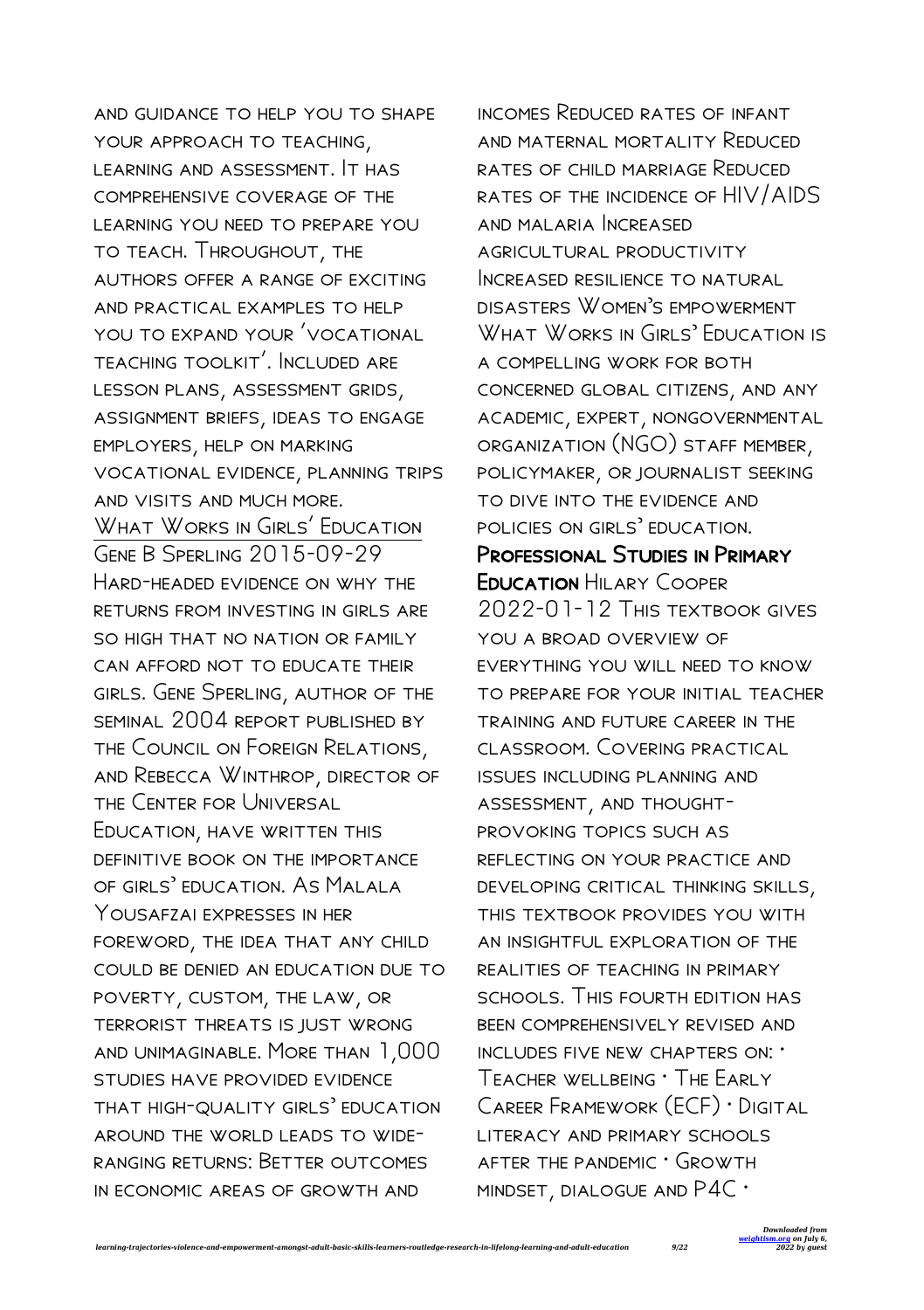Learning outside the classroom This is essential reading for all students on primary initial teacher education courses including university-based (PGCE, BEd, BA with QTS), and schools-based (School Direct, SCITT, Teach First) routes into teaching. Hilary Cooper is Professor Emeritus of History and Pedagogy at the UNIVERSITY OF CUMBRIA SALLY Elton-Chalcraft is Professor of SOCIAL JUSTICE IN EDUCATION AND also the Director of the Learning Education and Development Research centre in the Institute of Education at the University of  $C$ IMBRIA

Sociological Abstracts Leo P. Chall 2004 CSA Sociological Abstracts abstracts and indexes the international literature in sociology and related disciplines in the social and behavioral sciences. The database provides abstracts of journal articles and citations to book reviews drawn from over 1,800+ serials publications, and also provides abstracts of books, book chapters, dissertations, and conference papers.

Readings for Reflective Teaching in FURTHER ADULT AND VOCATIONAL Education Margaret Gregson 2015-02-26 Readings for Reflective Teaching in Further, Adult and Vocational Education is a unique portable library of exceptional readings drawing together seminal extracts and

contemporary literature from international sources from books and journals to support both initial study and extended career-LONG PROFESSIONALISM FOR FURTHER adult and vocational education practitioners. Introductions to each reading highlight the key issues explored and explain the status of classic works. This book, along with the core text and associated website, draw upon the work of Andrew Pollard, former Director of the TLRP, and the work of many years of accumulated understanding of generations of further, adult and vocational professionals. Readings for Reflective Teaching in FURTHER, ADULT AND VOCATIONAL Education, the core text, Reflective Teaching in Further, Adult and Vocational Education, and the website, provide a fully integrated set of resources promoting the expertise of further, adult and vocational professionals. The associated **WEBSITE** 

www.reflectiveteaching.co.uk offers supplementary resources including reflective activities, research briefings and advice on further readings. It also features a glossary of educational terms, links to useful websites and showcases examples of excellent research and practice. This book forms part of the Reflective Teaching series, edited by Andrew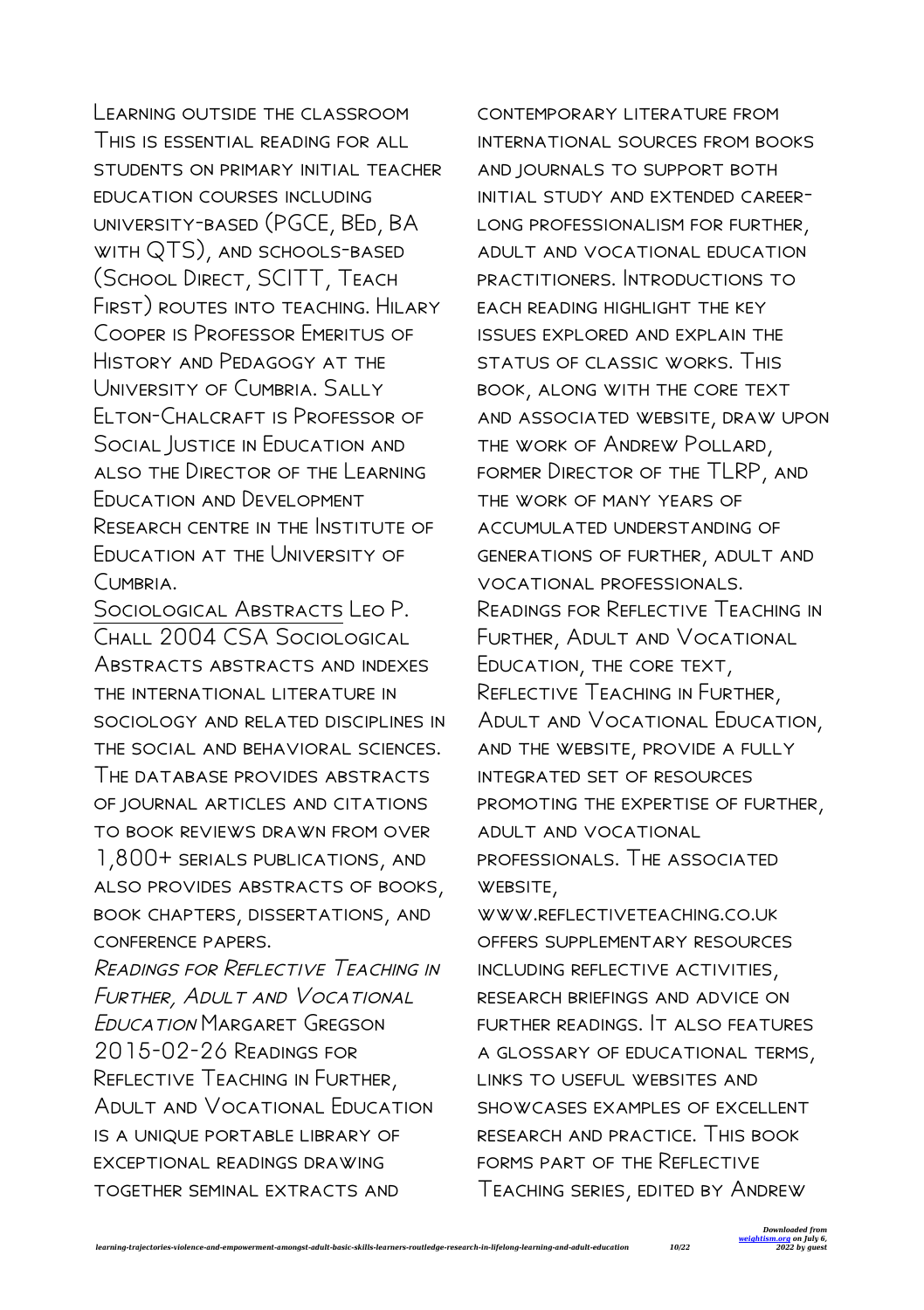Pollard and Amy Pollard, offering support for reflective practice in early, primary, secondary, further, vocational, university and adult sectors of education.

Global Networks, Local Actions Marcella Milana 2016-12-01 Global Networks, Local Actions: Rethinking adult education policy in the 21st century examines public policy developments in adult education, exploring the policy framing of adult education practice in a range of sociocultural contexts, and contributing to the development of policy research from global and comparative perspectives. Drawing FROM MULTIDISCIPLINARY FIELDS SUCH as adult education, comparative and international education, and sociology, chapters analyse empirically grounded studies from the US, Italy, Argentina and Brazil. Each study helps to identify how political agents interact at international, regional, national and local scales, and what the implications are for publically-funded interventions in adult education. WHILE THIS BOOK RECOGNISES THE complexity of adult education policy, it argues for the need to deconstruct the false belief that WHAT IS GLOBAL IN ADULT EDUCATION may be intrinsically distinct from the characteristics of geographical or social territories in which adult education occurs.

Instead, it points to localised norms and ideas on Adult Basic and Secondary Education as ultimately contained in, and constituting, what is at times perceived as global, or abstracted from definite geographical or social territories. This book calls for a global sociology of adult education in response to global challenges, and makes an important contribution to our understanding of developments in public adult education policy. As such, it will be of key interest to researchers, academics and postgraduate STUDENTS IN THE FIFLDS OF ADULT education, comparative and international education, education policy and politics, sociology of education, and global studies. Nomenclatural Poetization and  $G$ I OBALIZATION  $T$  ANKLIMAH 2014-10-20 This prolific collection of essays, with contributions from scholars from across several disciplines, on the practice and implications of namingNomenclatural Poetization and Globalizationexplores diverse concerns in onomastics, such as cultural and ethnic implications as well as individual identity formation processes in the age of Globalization and extends these to a variety of contemporary theories of appreciation and internationalization. How to be a Brilliant FE Teacher Vicky Duckworth 2013-09-05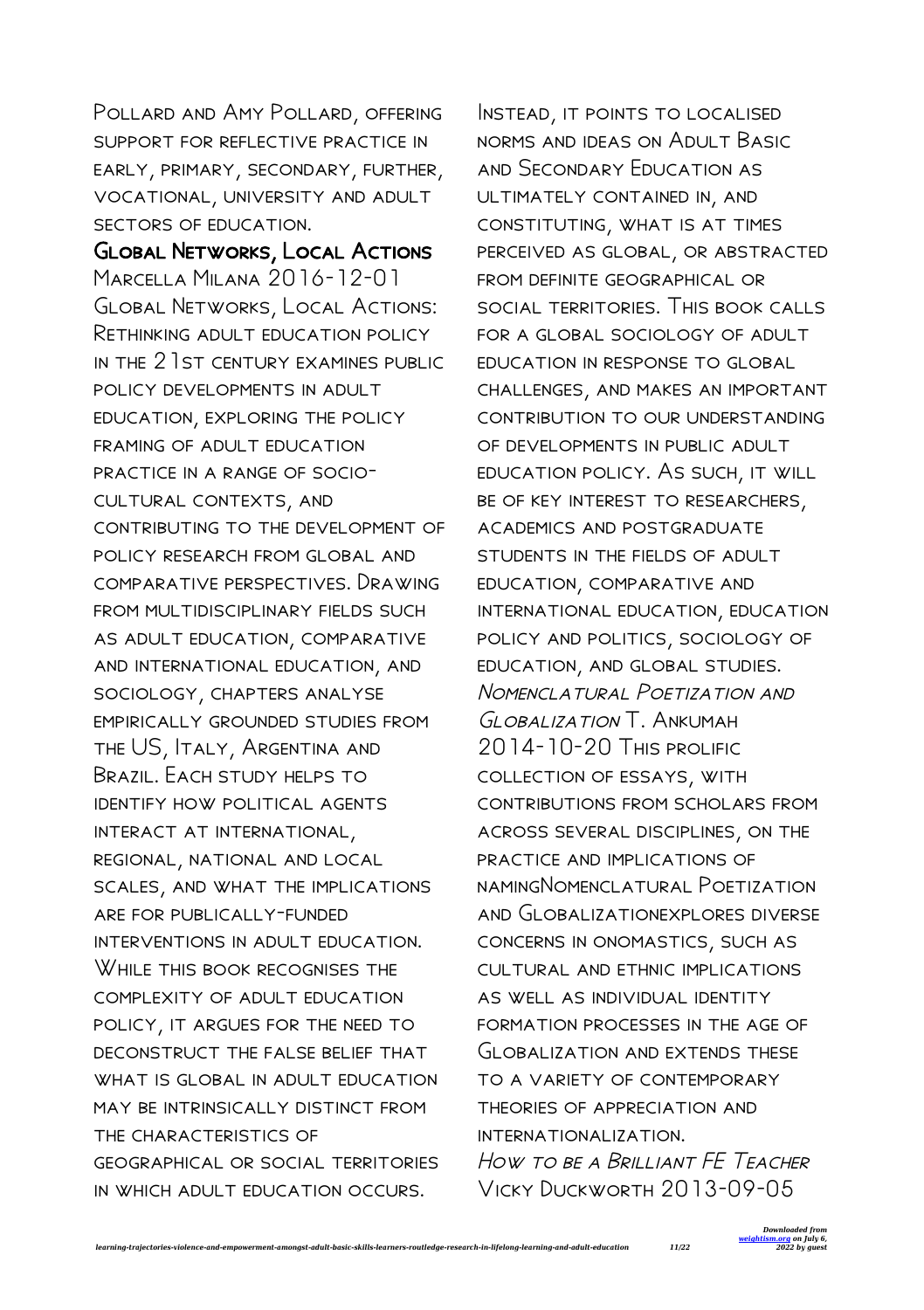How to be a Brilliant FE Teacher is a straightforward, friendly guide to being an effective and innovative teacher in postcompulsory education. Focussing on practical advice drawn from THE AUTHOR'S EXTENSIVE AND successful personal experience of both teaching and training teachers, it offers sound guidance, underpinned by the latest research, theory and policy in the field. Structured around the questions that all new teachers and lecturers ask in their first teaching post, it is an introduction to both essential teaching skills and what to expect FROM WORKING IN THIS EXCITING, FASTpaced sector. Key chapters cover: The learners – who they are, diversity and motivation; What WILL ACTUALLY HAPPEN - ORGANISING teaching, technology and resources; How to keep your students' interest – understanding and responding to learning styles; How will I know if THEY'VE LEARNED it? – assessment and feedback; Making sure it's working – student evaluation, reflecting on and improving practice. Packed throughout with information about where to find the best materials and resources to support your teaching, this book also offers sensible advice on balancing home and life, working effectively with your colleagues and progressing in your career.

How to be a Brilliant FE Teacher WILL BE A SOURCE OF SUPPORT AND inspiration for all those embarking on their initial training and first post in the sector, as well as qualified professionals looking for reassuring, fresh ideas.

# Working-Class Masculinities in Australian Higher Education

Garth Stahl 2021-09-07 This book takes a critical view of masculinities through an investigation of first-in-family males transitioning to higher education. Drawing on six in-depth longitudinal case studies, the focus is on how young men from working-class backgrounds engage WITH COMPLEX SOCIAL INEQUALITIES, as well as the various capitals they draw upon to ensure their success. Through the longitudinal approach, the work problematises the rhetoric of 'poverty of aspirations' and foregrounds how class and gender influence the lives and futures of these young men. The book demonstrates how the aspirations of these young men are INFI UFNCED BY A COMPLEX INTERPLAY between race/ethnicity, religion, masculinity and social class. Finally, the book draws connections between the lived experiences of the participants and the implications for policy and practice in higher education. Drawn from a larger research project, each case study compels the reader to think critically regarding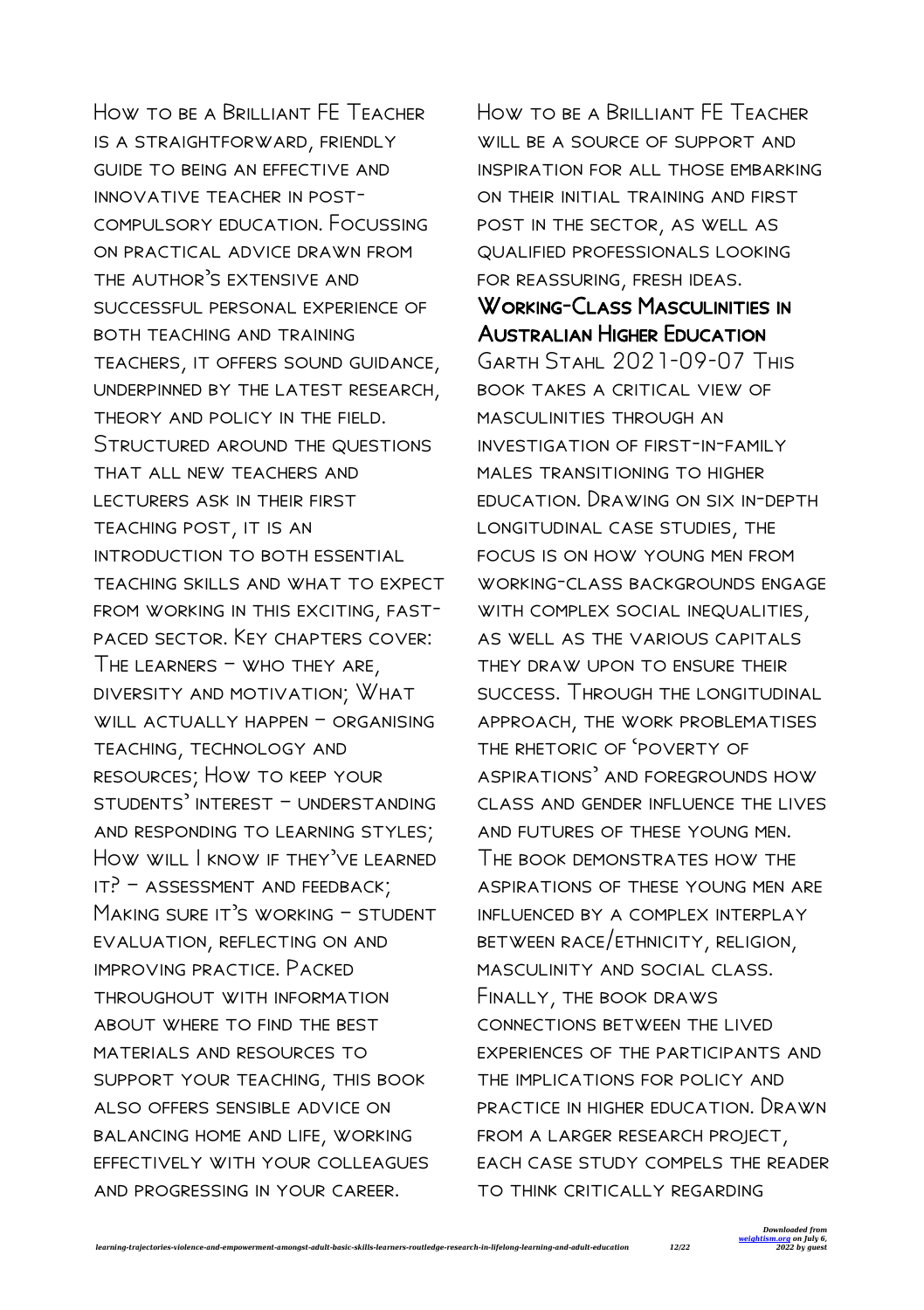masculinities in relation to social practices, institutional ARRANGEMENTS AND CULTURAL ideologies. This is essential reading for those interested in widening participation in higher education, gender theory/masculinities, longitudinal research and social **JUSTICE.** 

Mature-Age Male Students in HIGHER EDUCATION MADELEINE Mattarozzi Laming 2019-10-10 This book explores the unique set of challenges faced by mature-age male undergraduates as they adapt to university study. The authors examine the motivations of mature male students for enrolling in higher education and their aspirations for life after graduation, in doing so filling a crucial gap in the current literature. Later access to higher education carries numerous benefits, including improved social mobility: it is therefore paramount to understand why men tend to be underrepresented among mature students. Exploring the intersections of socioeconomic status, ethnicity, culture and gender, and paying careful attention to the stories of the students themselves, the authors provide a thought-provoking analysis of an underrepresented student group. The book will be of interest and value to students and scholars of mature-age male students, and aspirations and

motivations within higher education more generally. Reflective Teaching in Further, Adult and Vocational Education Margaret Gregson 2015-02-26 Reflective Teaching in Further, Adult and Vocational Education is the definitive textbook for reflective professionals in further, adult and vocational education, drawing on the experience of the author team and the latest research, including that of the Teaching and Learning Research Programme (TLRP) findings. It offers extensive support for trainee and practising teachers in further, adult and vocational settings, for both practice-based training and career-long professionalism. Now in its fourth edition, written by a collaborative author team of further, adult and vocational education experts led by Yvonne Hillier and Margaret Gregson, Reflective Teaching in Further, Adult and Vocational Education offers two levels of support: practical guidance for practitioner success with a focus on the key issues including individual and collaborative approaches to reflective practice, a systematic approach to educational improvement based upon Joint Practice Development; and - evidence-informed 'principles' to aid understanding of how theories can effectively inform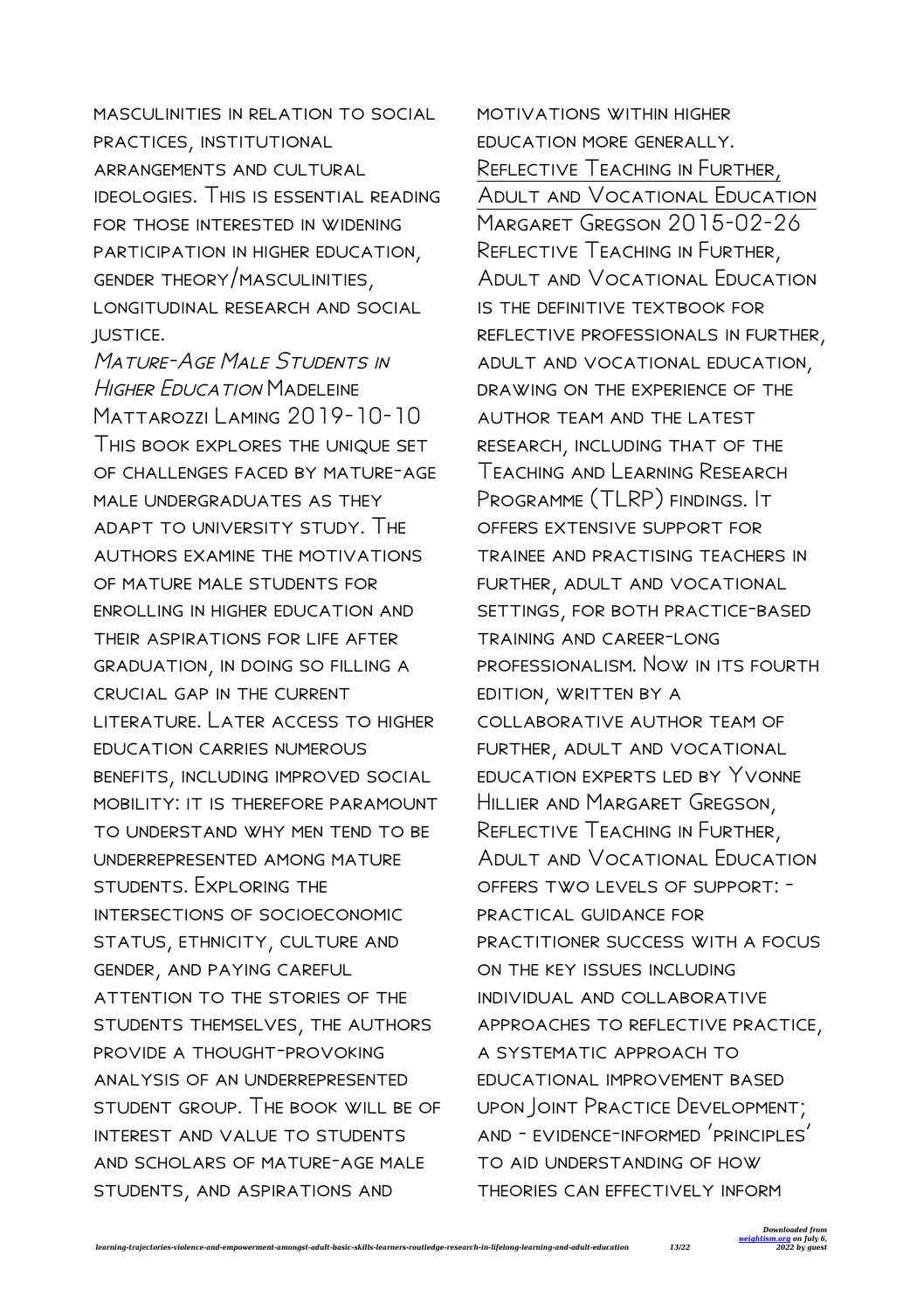teaching practices and offer ways to develop deeper understanding of effective practices. The new edition is also enhanced by improved navigation and updated pedagogical features, including a revised chapter structure and text design, all-new case studies, activities, figures and diagrams. The team includes: Margaret Gregson (University of Sunderland, UK) | Yvonne Hillier (University of Brighton, UK) | Gert Biesta (University of Luxembourg, Luxembourg) | Sam Duncan (Institute of Education, University College London, UK) | Lawrence Nixon (University of Sunderland, UK) | Trish Spedding (University of Sunderland, UK) | Paul Wakeling (Havering Sixth Form College, UK) Reflective Teaching in Further, Adult and Vocational Education directly compliments and extends the chapters of this book. It has been designed to provide convenient access to key texts, working as a compact and portable library. The associated website, WWW.REFLECTIVETEACHING.CO.UK offers supplementary resources including reflective activities, research briefings and advice on

further readings. It also features a glossary of educational terms, links to useful websites and showcases examples of excellent research and practice. This book forms part of the Reflective

Teaching series, edited by Andrew Pollard and Amy Pollard, offering support for reflective practice in early, primary, secondary, further, vocational, university and adult sectors of education.

#### Adult Education and the **FORMATION OF CITIZENS ANDREAS**

**FEIES 2018-05-08 ADULT** Education and the Formation of CITIZENS TURNS ATTENTION TOWARDS normative claims about who adults should become through education, and what capacities and skills adults need to develop to become included in society as 'full' citizens. Through these debates, adults are construed as not yet citizens, despite already being citizens in a formal sense; this book problematises such regimes of truth and their related notions of the possibilities and impossibilities of adult education and citizenship. Drawing on empirical examples from THE TWO MAIN ADULT EDUCATION institutions in Sweden, folk high schools and municipal adult education, it argues that, through current regimes of truth, these institutions become spaces for the re-shaping of the "abnormal" citizen. The book suggests that only certain futures of citizenship and its educational provision are made possible, while other futures are ignored or even made impossible to imagine. Offering a unique focus on critically problematising the role of adult education in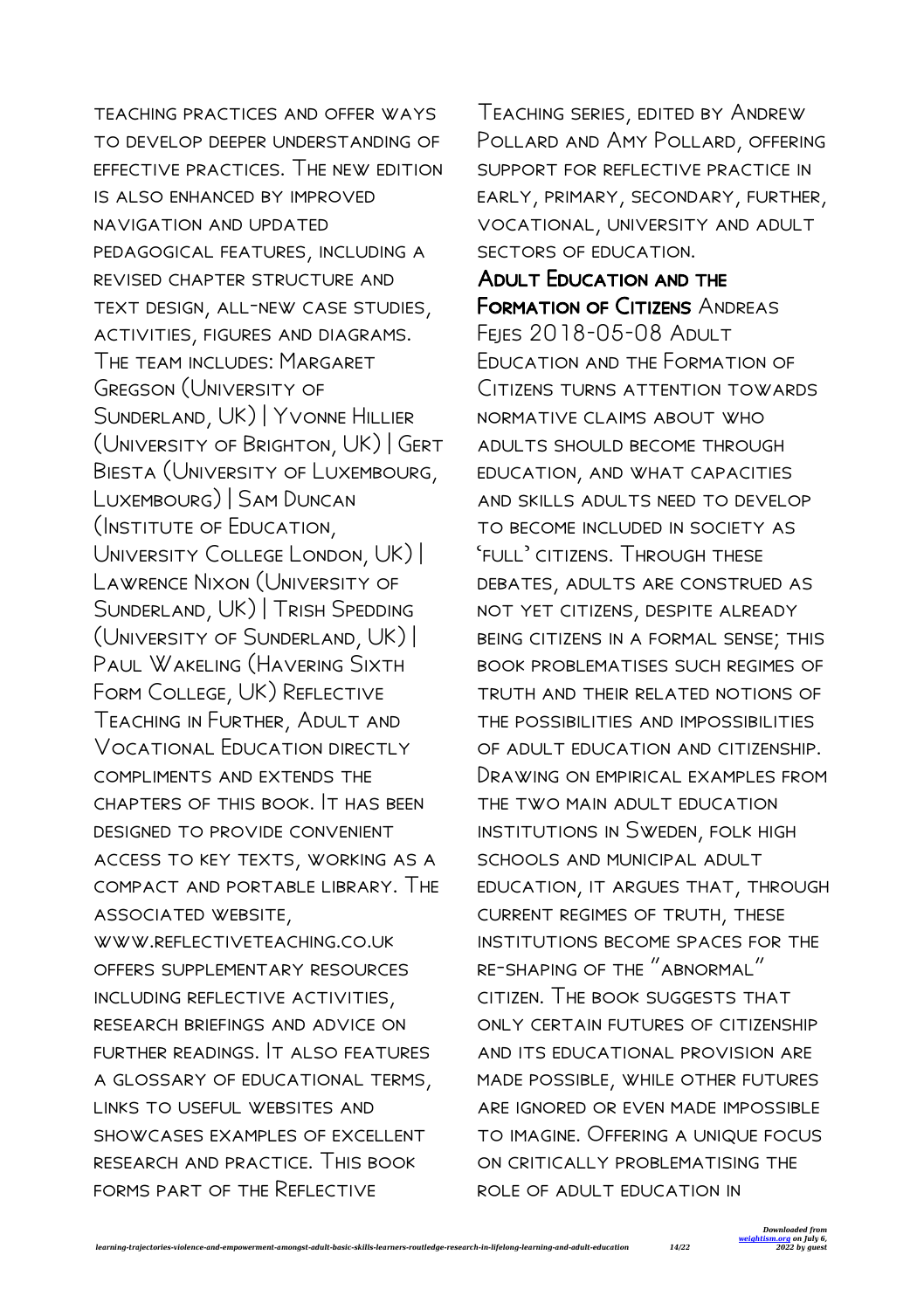relation to the fostering and SHAPING OF CITIZENS, THE BOOK addresses the important contemporary challenges of the role of adult education in a time of migration. Adult Education and the Formation of Citizens will be of great interest to academics, researchers and postgraduate STUDENTS IN THE FIFI DS OF ADULT education, lifelong learning and education.

## Adult Literacy Policy and

PRACTICE VICKY DUCKWORTH 2015-09-17 This book explores THE GRADUAL EVOLUTION OF ADULT literacy policy from the 1970s using philosophical, sociological and economic frames of reference from a range of perspectives to highlight how priorities have changed. It also offers an alternative curriculum; a transformative model that presents a more socially just different value position. Literacy and the Politics of Representation Mary Hamilton 2012 Literacy is a key indicator for comparing individuals and nations in contemporary society. It is central to public debates about the nature of the public sphere, economic markets, citizenship and self-governance. LITERACY AND THE POLITICS OF Representation aims to uncover the constructed nature of public understandings of literacy by examining detailed examples of how literacy is represented in a range of public contexts. It looks at the WAYS IN WHICH KNOWLEDGE ABOUT literacy is created and distributed, the location and relative power of the knowledge-makers, and examines the different semiotic resources used in such representations: images and metaphors, numerical and STATISTICAL MODELS, AND TEXTUAL narratives and how they are related to one another. The book focuses on the UK from 1970 to the present, but includes a range of international comparisons and examples. In addition, exemplar chapters offer a model of analysis that can be used to deconstruct the representations of social policy issues. This book is vital reading for postgraduate students in the areas of education studies, literacy, discourse analysis and multimodality. Literacy Across the Community Laurie A Henry 2020-12-18 This volume explores and evaluates community-based literacy programs, examining how they bridge gaps in literacy development, promote dialogue, and connect families, communities, and schools. Highlighting the diversity of existing literary initiatives across populations, this book brings together innovative and emerging scholarship on the relationship between P20 schools and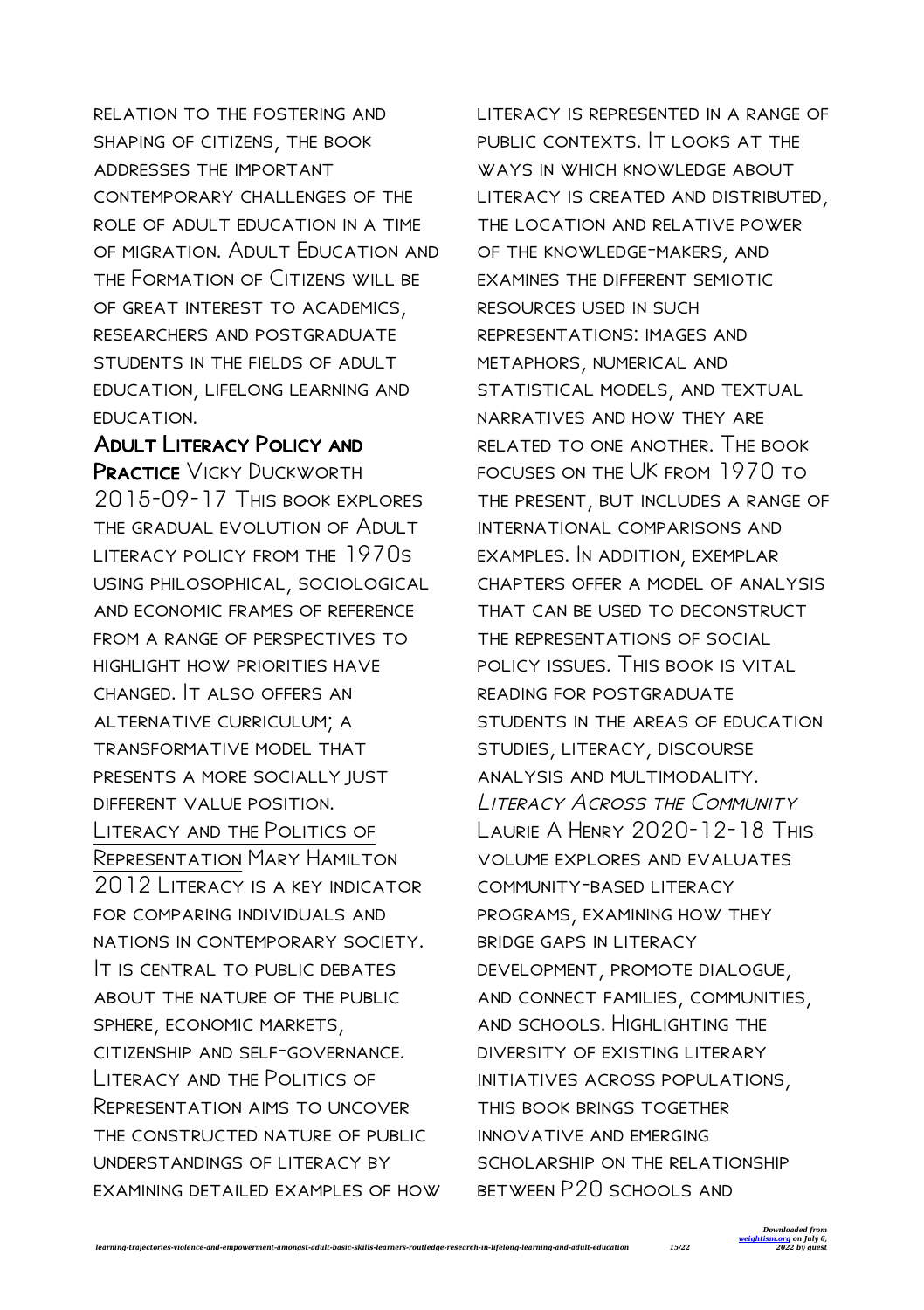community-based literacy programming. This volume not only identifies trends in research and practice, but it also addresses the challenges affecting these community-based programs and presents the best practices that emerge from them. Collaborating WITH LEADING SCHOLARS TO PROVIDE national and international perspectives, and offering a clear, birds-eye view of the state of community literacy praxis, chapters cover programming in a multitude of settings and for a wide range of learners, from early childhood to incarcerated youths and adults, and including immigrants, refugees, and indigenous communities. Topics include identity and empowerment, language and literacy development across the lifespan, rural and urban environments, and partnership programs. The breadth of community literacy programming gathered in a single volume represents a unique array of models and topics, and has relevance for researchers, scholars, graduate students, preservice educators, and community educators in literacy. EBOOK: Understanding Behaviour 14+ Vicky Duckworth 2012-10-16 Dealing with challenging behaviour is a fundamental concern of all trainee teachers and even more so for those who are training to work

with pupils' age 14+, whether WITHIN A SECONDARY SCHOOL context or post-compulsory college context. This book will equip the practitioner with the skills required to implement change WITHIN PROBLEMATIC RELATIONSHIPS and environments, and to explore a range of possible reasons as to 'why students behave in the way they do'. Understanding Behaviour 14+ challenges existing paradigms in order to break down barriers; substituting and encouraging professional responsibility for promoting positive relationships rather than the passive acceptance of unwanted behaviors, or a reliance on a culture of 'blame'. Key features of the book include: A brief and effective solution-focused approach Challenging existing paradigms Consideration of the process of reflection and evaluation Effective approaches to providing an inclusive classroom This essentially moves away from thinking about difficult or 'bad' students and towards THINKING ABOUT DIFFICULT relationships or environments. This process of change allows the practitioner to reflect in a far more constructive and objective manner, also allowing the practitioner to acknowledge their own feelings in this process. "The effective management of the behaviour of 14+ learners has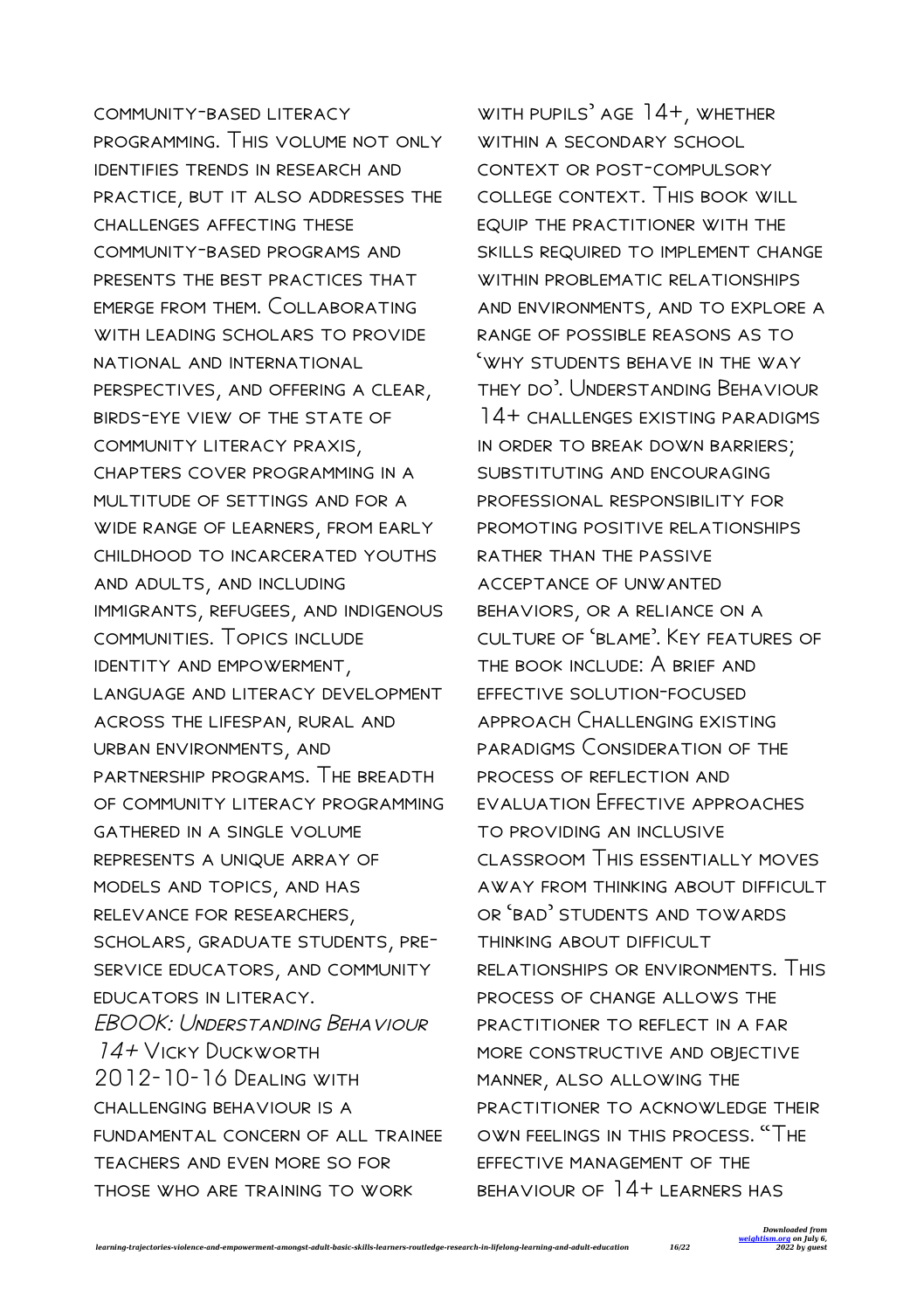become a key issue across the school and lifelong learning sectors. The new Ofsted Schools, Common Inspection Framework and INITIAL TEACHER EDUCATION FRAMEWORK HAVE BEHAVIOUR management as a central focus. The raising of the participation age (RPA) will require teachers to manage the learning of a wider range of students in an increasingly broader spectrum of institutional contexts. Understanding Behaviour 14+ will be a welcome resource for these teachers, whether more or less experienced. The authors recognize that there are no quick fixes to deal with what are extremely complicated relations and situations and avoid a 'tips for teachers' approach to behaviour management. They emphasise the importance of understanding why students behave the way they do and, with an excellent blend of theory and practice, encourage teachers to use reflection and to take solution- rather than problem-based approaches to managing behaviour. The text is highly accessible and issues are practically grounded in real life case studies." Andy Armitage is Head of The Department of Post-Compulsory Education, Canterbury Christ Church University, UK. He recently completed a year's secondment to Ofsted as an inspector of Initial

Teacher Education Learning Trajectories, Violence and EMPOWERMENT AMONGST ADULT Basic Skills Learners Vicky Duckworth 2013-11-20 Learning Trajectories, Violence and EMPOWERMENT AMONGST ADULT BASIC SKILLS LEARNERS OFFERS DEEP INSIGHTS into the lives of marginalised communities and the link between learning, literacy and violence, not previously carried out indepth in a small scale study. It breaks the negative stereo-types of adults who struggle to read and write, who are often labelled and stigmatised by dominant discourses, and in doing so exposes why and how Basic Skills Learners often find themselves in marginal positions. The structural inequalities many face from childhood to adulthood across the private and public domains of their lives are revealed and probed, thus challenging neo-liberalism claims of an apparently egalitarian social field. The learners' narratives expose the contradiction, complexities and ambivalences they experience in their daily lives, and how they try to make sense of them from their structural positioning as basic skills learners in a society based on inequality of opportunity and choice. Applying a feminist, qualitative, longitudinal, ethnographic and participatory approach, the book offers a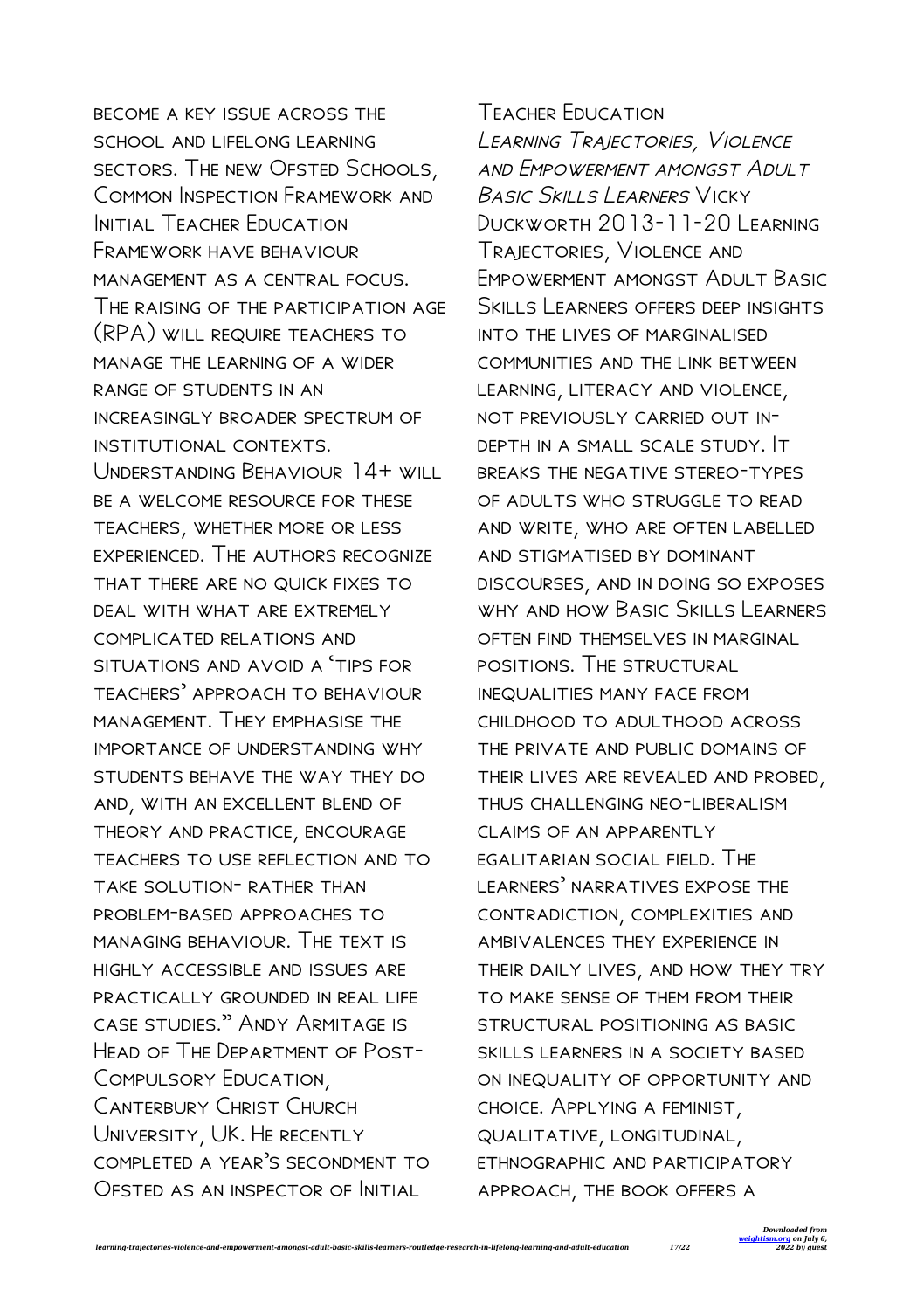critical perspective, drawing on Bourdieu's work as the theoretical framework, as well as using a range of feminist, sociologists of education, literature on the ethics of care and critical literacy pedagogy, including the New Literacy Studies. The author's personal position as an 'insider' with 'insider knowledge' of marginalised communities is also woven throughout the chapters and offers insights into the struggles, conformity and resistance faced by the participants in the study. The book CONTRIBUTES TO THE DEBATE ON THE impact of violence on learning and its link to class, gender and basic skills as well opening up a discussion on the power of a critical curriculum to empower people across the domains of their lives. It will be valuable reading for trainee teachers, teachers, education and sociology students, postgraduate students, as well as literacy specialists, researchers, academics, policy makers and managers of public services.

Enhancing the Wellbeing and Wisdom of Older Learners Tess Maginess 2016-06-10 Enhancing the Wellbeing and Wisdom of Older Learners: A Co-research Paradigm examines how lifelong learning, becoming wise, and sharing wisdom are integrally linked to older people's wellbeing. The book

highlights appropriate learning styles and pedagogies for older people, including research models emphasising participation, and offers recommendations for research in lifelong learning with the potential to effect change. Focusing upon a collaborative action research project, 'Sagaciation', chapters explore THE INVOLVEMENT OF OLDER LEARNERS in the design and delivery of the scheme, which enabled them to expand their knowledge and skills, and to fully engage as critical and creative voices in a supportive and welcoming environment. The book offers an account of the process of the action research, as well as its findings. The project is SET INTO THE CONTEXT OF LEADING academic thinking on fields such as the growth of an ageing population, the rise of literature on ageing, negative and positive constructions of ageing, social gerontology, the wellbeing and health of older people, and educational gerontology. This book challenges negative representations of older people as a burden by offering a paradigm of hope, resilience, and sagacity WITHIN EDUCATION AND BEYOND. **IT** will appeal to researchers, academics and postgraduate students in the fields of adult education, lifelong learning, gerontology, mental health and wellbeing, and the sociology of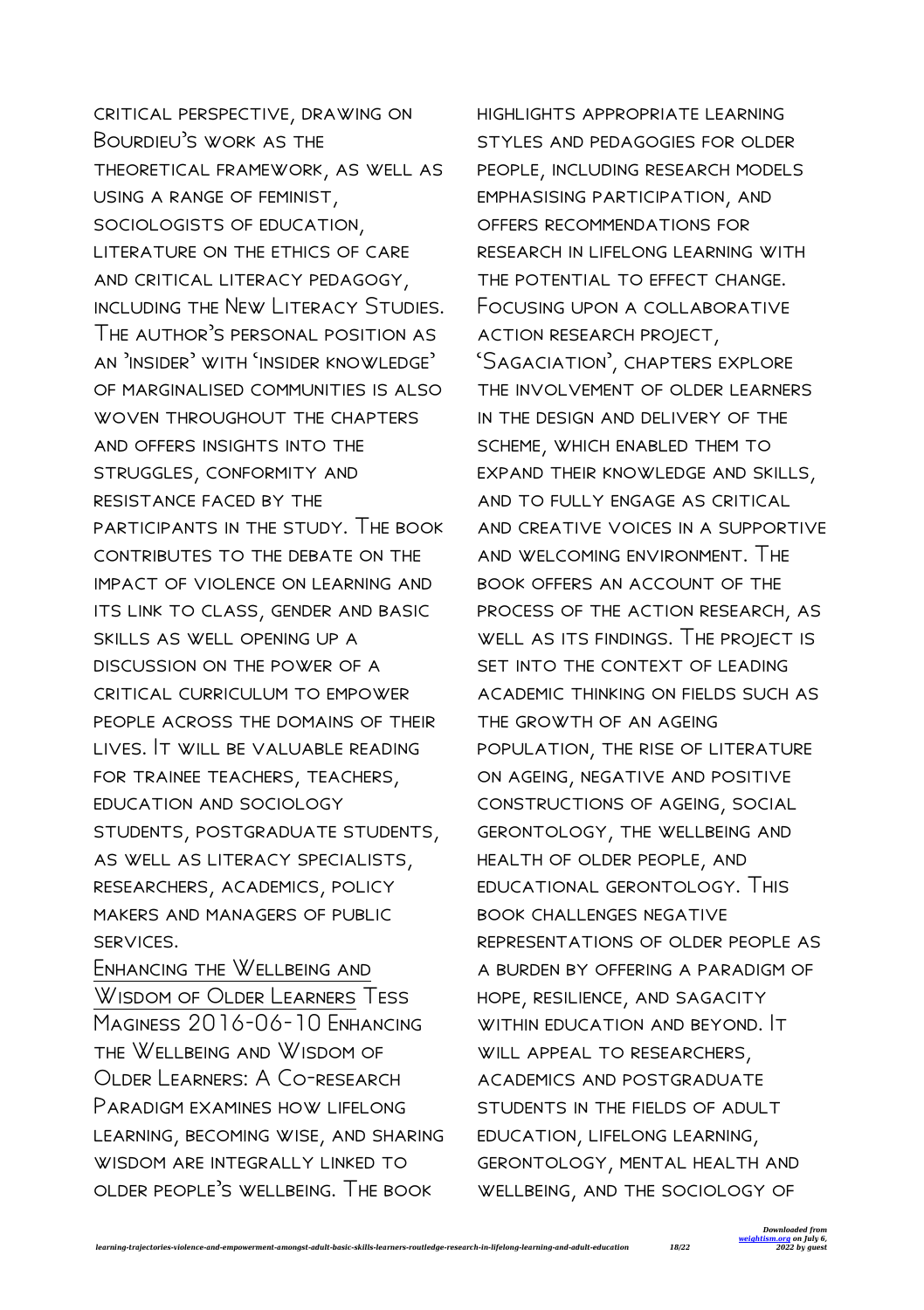# education, as well as to policymakers and those working WITH OLDER PEOPLE

Imagination for Inclusion Derek Bland 2016-02-12 Imagination for Inclusion offers a reconsideration of the ways in WHICH IMAGINATION ENGAGES AND empowers learners across the education spectrum, from primary to adult levels and in all subject areas. Imagination as a natural, expedient, and exciting learning tool should be central to any approach to developing and implementing curriculum, but is increasingly undervalued as learners progress through the education system; this disregards not only imagination's potential, but its paramount place in informing truly inclusive approaches to teaching and learning. This book presents a new theory of imagination and includes discussion about its application to teaching and learning to increase the engagement of disaffected students and reinvigorate their relationships WITH CURRICULUM CONTENT. CHAPTERS include key ideas and discussion surrounding the benefits of introducing imaginative practices into the classroom for learners from a range of marginalised backgrounds, such as young people WITH DISABILITIES AND ADULT learners from socio-economically disadvantaged environments. In

exploring imagination in the practice of inclusive education, the book includes chapters from researchers and practitioners in education who have fresh ideas about how learners and teachers HAVE RENEFITED FROM INTRODUCING imaginative pedagogies. The diverse collection, featuring writers with backgrounds from early childhood to adult education, will be essential reading for academics and researchers in the fields of education, inclusive education, social policy, professional development, teacher education and creativity. It will be of particular interest to current and pre-service teachers who want to develop inclusive practice and increase the engagement of all students with formal education. UNESCO's Utopia of Lifelong

**LEARNING MAREN FLEERT** 2017-09-05 With a focus on lifelong learning, this book examines the shifts that UNESCO's educational concepts have undergone in reaction to historical pressures and dilemmas since the founding of the organization in 1945. The tensions between UNESCO's humanistic worldview and the pressures placed on the organization have forced UNESCO to depart from its utopian vision of lifelong learning, while still claiming continuity. Elfert interprets the history of lifelong learning in UNESCO as part of a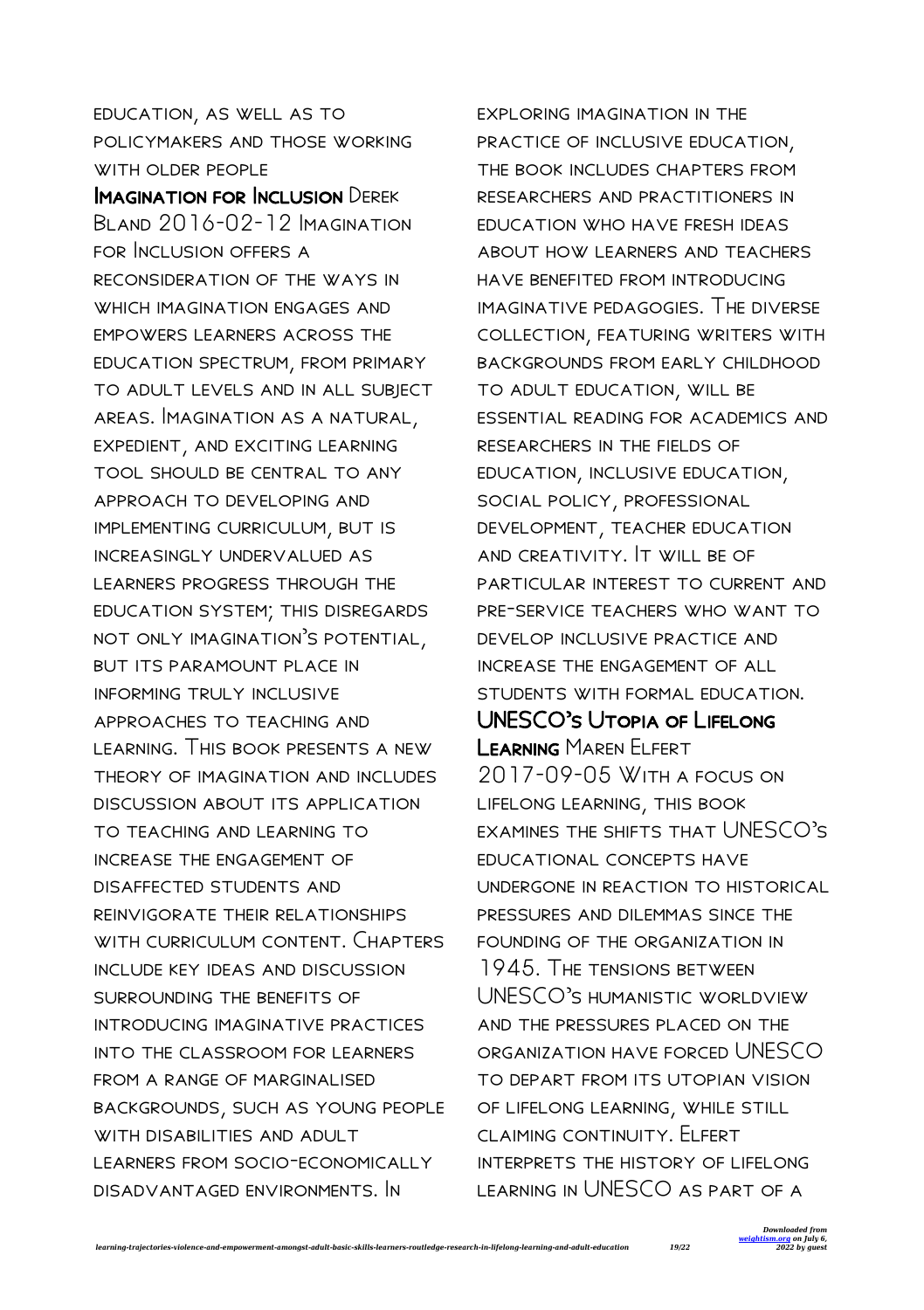much bigger story of a struggle of ideologies between a humanisticemancipatory and an economistictechnocratic worldview. With a close study of UNESCO's two education flagship reports, the Faure and Delors reports, Elfert sheds light on the global impact of UNESCO's professed humanistic goals and its shifting influence on lifelong learning around the world.

Life and Learning of Korean Artists and Craftsmen Dae Joong Kang 2015-04-17 This book brings out the need for lifelong learning theory and explores how it is possible from a postmodern perspective. The book uses life history that has gained its popularity in social science research to overcome the dichotomy between individual and society or between agency and structure. Life history also reflects the postmodern or latemodern conditions of social life. In this book, the author uses a collection of published oral history narratives of famous Korean artists and craftsmen. The author maps out life and learning of five such artists and craftsmen WITH FIGURATIONS OF ESCAPING. creating, controlling and formalizing. These figurations are images of 'Rhizoactivity' that the author proposes as a new conceptual tool to navigate lifelong learning from a

postmodern perspective. This book signalises a new way of theory building in the field of adult and lifelong education. The Life and Learning of Korean Artists and Craftsmen: Rhizoactivity conceptualises: Adult learning in terms of postmodern and lifelong learning conditions Life histories as a method of researching lifelong learning The four facets of artistic journeys – escaping, creating, controlling and formalizing This book will interest researchers focusing on lifelong and adult education. Its use of social theories in its study of lifelong learning amongst Korean artists will also interest sociologists and educators concerned with the sociology of education.

Leaps of Faith Anne C. Benoit 2018-09-01 As discourses and programming to support diversity and inclusion across higher education are intensifying, Leaps of Faith: Stories from Working-Class Academics presents a collection OF NARRATIVES THAT HIGHI IGHTS THE "on-the-ground" experiences of working-class students and scholars. These are stories of negotiation, transition, and challenge. These are stories of struggle. These are stories of beating the odds. The early works of Ryan and Sackrey (1984), SENNETT AND COBB (1993), AND Dews and Law (1996) raised the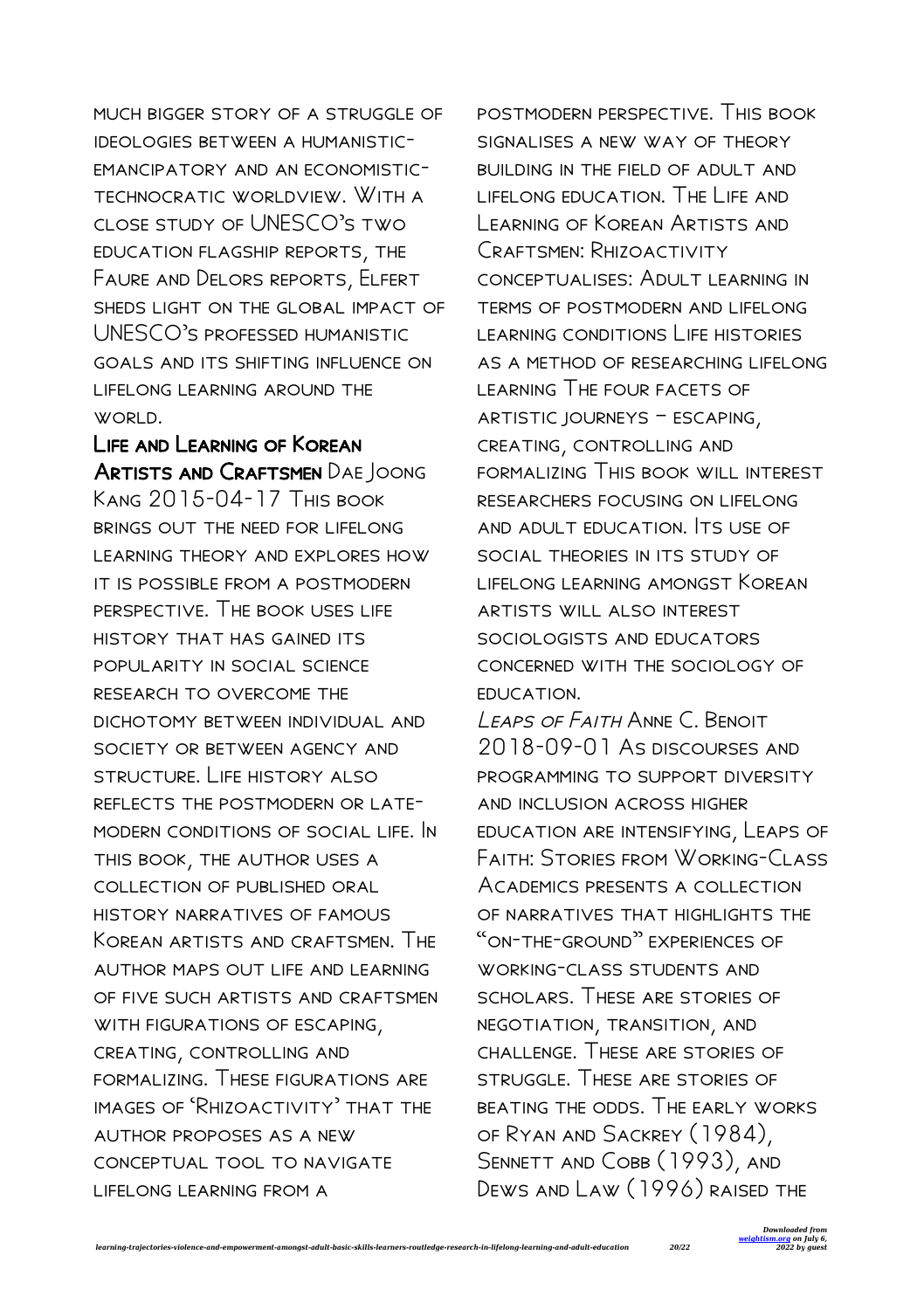voices of working-class academics, and the subject of class in higher education has gained traction—especially with the increasing focus on the enrollment and persistence of first-generation college students. This project situates contributor stories in adult learning and development, with the goal of enhancing dialogue and increasing understanding of a still-hidden population in the academy. Leaps of Faith: Stories from Working-Class Academics is a compelling collection of reflections from working-class students and scholars from diverse demographic and geographic backgrounds who are currently navigating various transition points and career stages. Leaps of Faith: Stories FROM WORKING-CLASS ACADEMICS presents the strengths and gifts of the scholar-contributors and the opportunity to "turn the stories" through accessible and meaningful reflective "telling." The collection concludes with a discussion of salient implications for working-class students and scholars, those who support their learning and development, and higher education institutions and programs. PORTRAITS OF EVERYDAY LITERACY

for Social Justice Susan Jones 2018-05-07 Based on an ethnographic study involving three families who live on a Midlands

council housing estate, this book presents portraits of everyday lives - and the literacy practices that are part of them - as a way to explore the complex relationship between literacy and social justice. Each portrait focuses on a different aspect of literacy in everyday life: drawing on perspectives offered by the long and diverse tradition of literacy studies, each is followed by discussion of a different way of looking at literacy and what this means for social justice. The lens of literacy allows us to see the challenges faced by many families and communities as a result of social policy, and how a narrow view of literacy is often implicated within these challenges. It also illustrates the ways in WHICH LITERACY PRACTICES ARE powerful resources in the creative and collaborative navigation of everyday lives. Arguing for the importance of looking carefully at everyday literacy in order to understand the intertwining factors that threaten justice, this book positions literary research and education as central to the struggle for wider social change. It will be of interest and value to researchers, educators and students of literacy for social justice.

Social Justice, Transformation **AND KNOWLEDGE JAMES AVIS** 2016-01-22 Social Justice,